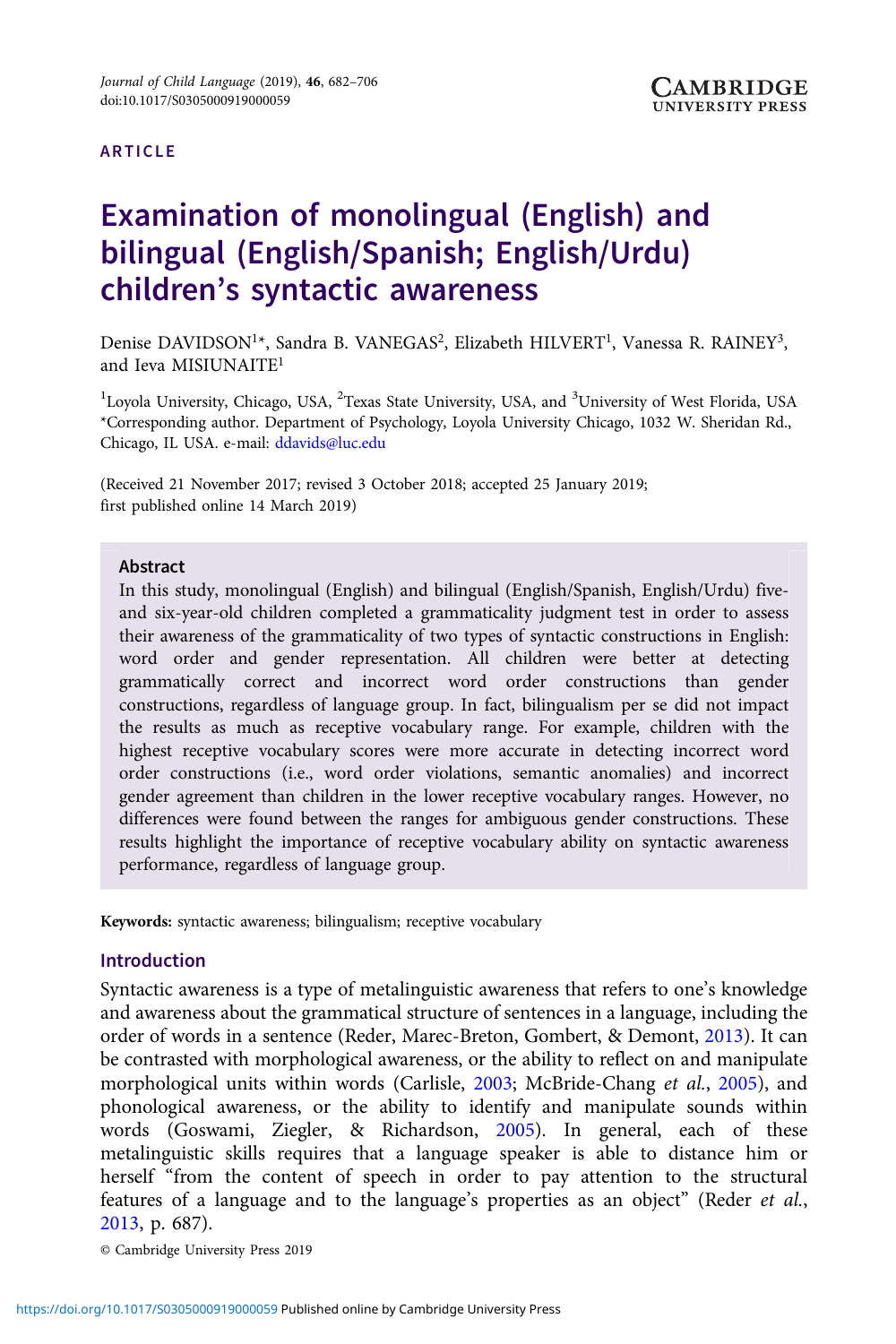Past research has shown that these metalinguistic skills are closely related to literacy (e.g., Gombert, [1992;](#page-22-0) McGuinness, [2005](#page-23-0); Nunes & Bryant, [2004](#page-23-0)). Syntactic awareness, in particular, has been associated with both language and reading proficiency (Bialystok & Barac, [2013](#page-21-0); Gaux & Gombert, [1999;](#page-22-0) Guo, Roehrig, & Williams, [2011](#page-22-0); Katz, [2004;](#page-23-0) Mokhtari & Thompson, [2006](#page-23-0); Nation & Snowling, [2000\)](#page-23-0). Cain [\(2007\)](#page-21-0), for example, showed that reading and syntactic awareness shared unique variance not explained by other variables when assessed in eight- and ten-year-old children. Guo et al. ([2011](#page-22-0)) found that in adults over 90% of the variance in their reading comprehension scores could be explained by syntactic awareness and vocabulary ability. According to Gaux and Gombert [\(1999](#page-22-0)), syntactic awareness may facilitate reading in a number of ways, including syntactic parsing, which enables readers to use the function of the word to identify sentence structure and word relations to achieve reading comprehension.

#### Development of syntactic awareness

Syntactic awareness, along with other metalinguistic skills (e.g., morphological and phonological awareness), are initially present at an implicit level, or 'epilinguistic level' (Gaux & Gombert, [1999;](#page-22-0) Gombert, [1992,](#page-22-0) [2003](#page-22-0); see also Davidson, Vanegas, Hilvert, & Misiunaite, [2017](#page-22-0)). These epilinguistic abilities are organized and stored in long-term memory, although young children may not be consciously aware of them (Simard, Labelle, & Bergeron, [2017\)](#page-24-0). That is, in describing the development of metalinguistic skills, Gombert distinguishes between the acquisition of primary linguistic skills, in which "correspondences between linguistic forms and reinforced pragmatic contexts are stored in an implicit and instance-bound format" (2003, p. 3), and an epilinguistic phase in which regularities are extracted. Such an implicit monitoring process in turn leads to epilinguistic control and eventually metalinguistic awareness. According to Gombert, once these processes become metalinguistic, one can then consciously reflect on and manipulate the structures of a language when accomplishing a linguistic task (e.g., such as replicating grammatical errors in a sentence on a syntactic awareness task).

Past research has shown that the development of epilinguistic processing, particularly epilinguistic control, shows major developments between four and eight years of age (Tunmer & Grieve, [1984](#page-24-0)). In terms of syntactic awareness in particular, Tunmer and Grieve argued that judgments of grammatically correct and incorrect sentences develop in three successive stages: (1) around the age of two to three years, judgments are based on whether the child understands or does not understand the sentence; (2) at about four to five years of age, the criteria of content becomes predominant in children's judgments; and (3) it is not until six to seven years of age that the child is able to separate the form of a sentence from its content. In doing so, this allows the child to base his or her judgments on linguistic criteria alone. This is supported by research that shows children develop the ability to consciously reflect on the structures of sentences from about six to seven years onwards (Bialystok, [2001](#page-21-0)). However, these processes continue to develop throughout middle childhood (Gombert, [1992\)](#page-22-0).

# Relations between syntactic awareness and receptive vocabulary in monolingual and bilingual children

Many studies and conceptualizations of syntactic awareness and its development have considered the monolingual experience as the normative developmental trajectory.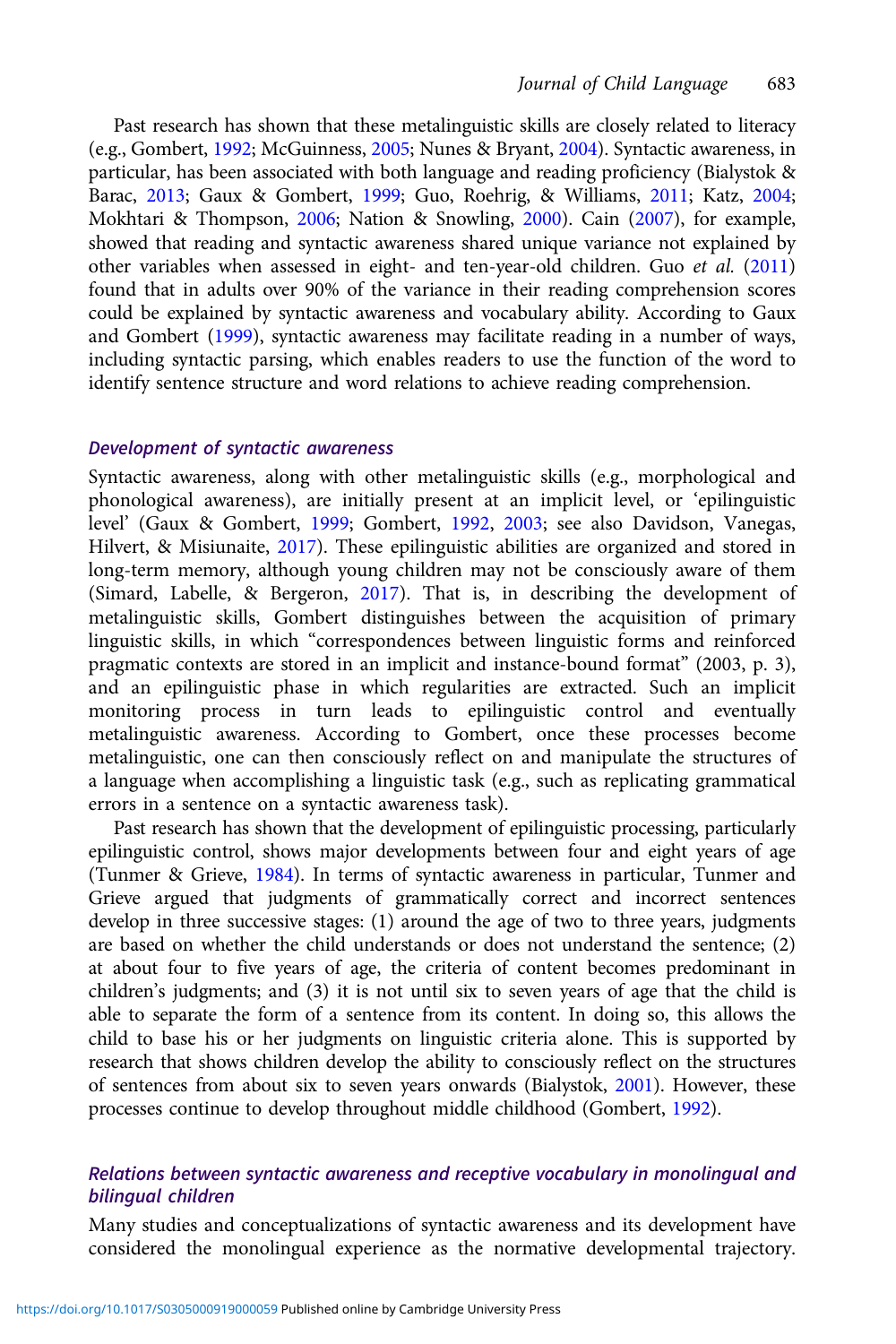However, there is a growing consensus that the bilingual experience may, in fact, alter the developmental trajectory of a number of linguistic skills, including syntactic awareness (Bialystok, [2001](#page-21-0)). This is important because monolingualism is no longer the norm worldwide (Grosjean, [2013](#page-22-0)). To date, there are inconsistencies regarding how bilingual children perform on syntactic awareness measures in comparison to their monolingual peers. In some cases, a bilingual advantage has been found (e.g., Bialystok, [1986](#page-21-0); Cromdal, [1999;](#page-22-0) Davidson, Raschke, & Pervez, [2010](#page-22-0); Foursha-Stevenson & Nicoladis, [2011\)](#page-22-0), whereas other studies have not found differences between monolingual and bilingual children on syntactic awareness measures (Simard, Fortier, & Foucambert, [2013\)](#page-23-0). Moreover, a handful of studies have shown a bilingual disadvantage on measures of syntactic awareness (e.g., Da Fontoura & Siegel, [1995;](#page-22-0) Lipka, Siegel, & Vukovic, [2005](#page-23-0)). As others have noted (Gleitman & Gleitman, [1979;](#page-22-0) Hirsch-Pasek, Gleitman, & Gleitman, [1978\)](#page-22-0), individual and task characteristics may explain these mixed findings.

One individual characteristic that may play a role is whether the syntactic awareness measure is being administered to the bilingual child in his or her dominant language. Bilinguals are often not equally proficient in each of their languages because they may use their languages for different reasons, in different contexts, and with different people (e.g., Gathercole & Thomas, [2005](#page-22-0); Grosjean, [2015](#page-22-0); Grosjean & Li, [2013;](#page-22-0) Yip, [2013](#page-24-0)). In fact, bilingual children may show dominance in one language over another, yet proficiency in their dominant language may still be subpar or lacking in comparison to their monolingual peers. Thus, testing a bilingual child in his or her dominant language may not be sufficient in identifying monolingual–bilingual differences on syntactic awareness measures. It is our contention that bilingual children must demonstrate close to age-level proficiency in receptive vocabulary knowledge in their dominant language in order for monolingual–bilingual differences on syntactic awareness measures to be adequately compared.

Although there are a number of ways to measure language dominance, we agree with the position of Bachman and colleagues who state that the lexicon may be the core component of language ability (Bachman, [1990;](#page-21-0) Bachman & Palmer, [1996\)](#page-21-0). For example, the lexicon is important because the development of syntactic acquisition may be dependent upon the development of vocabulary (Bates & Goodman, [1997](#page-21-0); Chomsky, [1995](#page-21-0)). More specifically, measures of receptive vocabulary (i.e., all the words one can recognize through either hearing or reading them) may be particularly informative of one's language dominance, as they may capture more of what the child knows than measures of productive vocabulary (Nation, [2013\)](#page-23-0). Moreover, research has shown that measures of receptive vocabulary can be used to examine language dominance in both monolingual and bilingual children (Bialystok, Luk, Peets, & Yang, [2010](#page-21-0)). As such, receptive vocabulary ability has been identified as an important indicator of language proficiency (e.g., Genesee, Nicoladis, & Paradis, [1995;](#page-22-0) Nicoladis, [2006\)](#page-23-0). Past research has also found evidence of a positive relation between receptive vocabulary ability and syntactic awareness. For example, research has shown that bilingual children may have an advantage on syntactic awareness measures in relation to their monolingual peers, but only when bilingual children are proficient on receptive vocabulary measures in both languages (Cromdal, [1999;](#page-22-0) Galambos & Hakuta, [1988](#page-22-0)). Additionally, Davidson et al. ([2010](#page-22-0)) found that when bilingual (English/Urdu) children were tested in their dominant language (English) and demonstrated age-level English receptive vocabulary proficiency, they were better at detecting grammatically incorrect syntactic constructions than their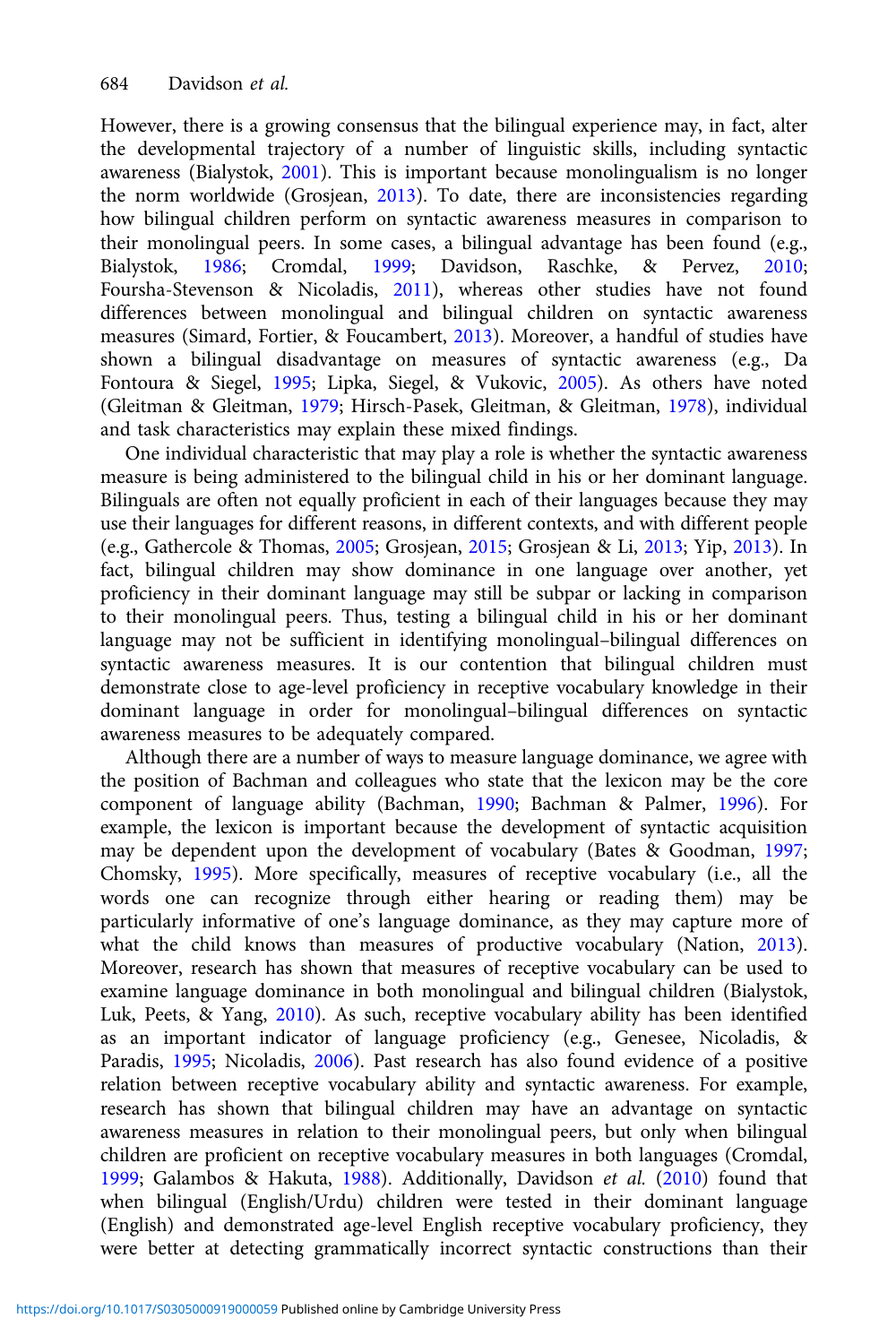monolingual peers. Similarly, bilingual (Swedish/English) children who were highly proficient in vocabulary abilities in both languages performed better on a syntactic grammaticality measure than less proficient bilingual children who performed the same as their monolingual peers (Cromdal, [1999](#page-22-0)). Finally, these findings appear to extend beyond syntactic awareness abilities to other metalinguistic abilities as well. For example, Davidson et al. ([2017](#page-22-0)) found that, for morphosyntactic awareness, language group differences between monolingual (English) and bilingual children (English/Spanish, English/Urdu) were minimized when bilingual children exhibited at least average receptive vocabulary proficiency and when more difficult morphosyntactic structures were assessed.

Strong connections between syntactic awareness and vocabulary development are predicted by the metalinguistic hypothesis. According to the metalinguistic hypothesis, syntactic awareness and vocabulary development are closely connected because each requires the child to pay attention to the context of words in spoken and written language (Nagy, [2007\)](#page-23-0). As Nagy notes, "children's difficulties in learning the meaning of a word often stem from a failure to reflect on the information provided by the structure of the sentence – that is, from a lack of syntactic awareness" (2007, p. 58). In fact, greater vocabulary proficiency in a language is often linked with more efficient lexical and syntactic processing in that language (e.g., Marchman, Fernald, & Hurtado, [2010](#page-23-0); Moyle, Ellis Weismer, Lindstrom, & Evans, [2007\)](#page-23-0).

# Measuring syntactic awareness: challenges and frameworks

In addition to individual characteristics such as language proficiency, performance of monolingual and bilingual children on syntactic awareness tasks may vary based on the type of measure administered (Simard et al., [2017](#page-24-0)). Moreover, measuring syntactic awareness can be challenging because measures of syntactic awareness can take many forms (Simard et al., [2013](#page-23-0), [2017](#page-24-0)). As Simard et al. ([2013\)](#page-23-0) suggest, there is no consensus among researchers about what measures really allow for the assessment of syntactic awareness. As they note, syntactic awareness tasks tap into meta-syntactic abilities through the process of "judgment, correction, localization, explanation, completion, repetition and replication tasks" (2013, p. 20). For example, one can use a grammaticality judgment task that requires only a simple detection of grammatically correct and incorrect syntactic structures in a sentence (Bialystok, [2001](#page-21-0)). In contrast, others have argued that the only true task that measures syntactic awareness is the replication task, because a correct replication of an error provides information that the participant is explicitly aware of and has analyzed the language in order to intentionally reproduce the error (Gaux & Gombert, [1999](#page-22-0)).

Perhaps one way to reconcile these rather opposing views is to consider the framework posited by Bialystok [\(2001](#page-21-0)), and others (Ricciardelli, [1993;](#page-23-0) Simard & Fortier, [2007](#page-23-0); Simard et al., [2013](#page-23-0)). More specifically, two distinct skills can be called upon by syntactic awareness measures: (1) the level of analysis of (syntactic) knowledge, and (2) the level of attentional control (e.g., Bialystok, [2001](#page-21-0)). For example, on the grammaticality judgment test that requires one to judge the grammaticality of spoken sentences, both the level of attentional control and level of knowledge analysis are low. However, asking children to explain why a sentence may be grammatically correct or incorrect increases the level of knowledge analysis required by the task (Simard et al., [2013\)](#page-23-0). In contrast, on the replication of errors task, the individual must be able to identify and produce the same grammatical error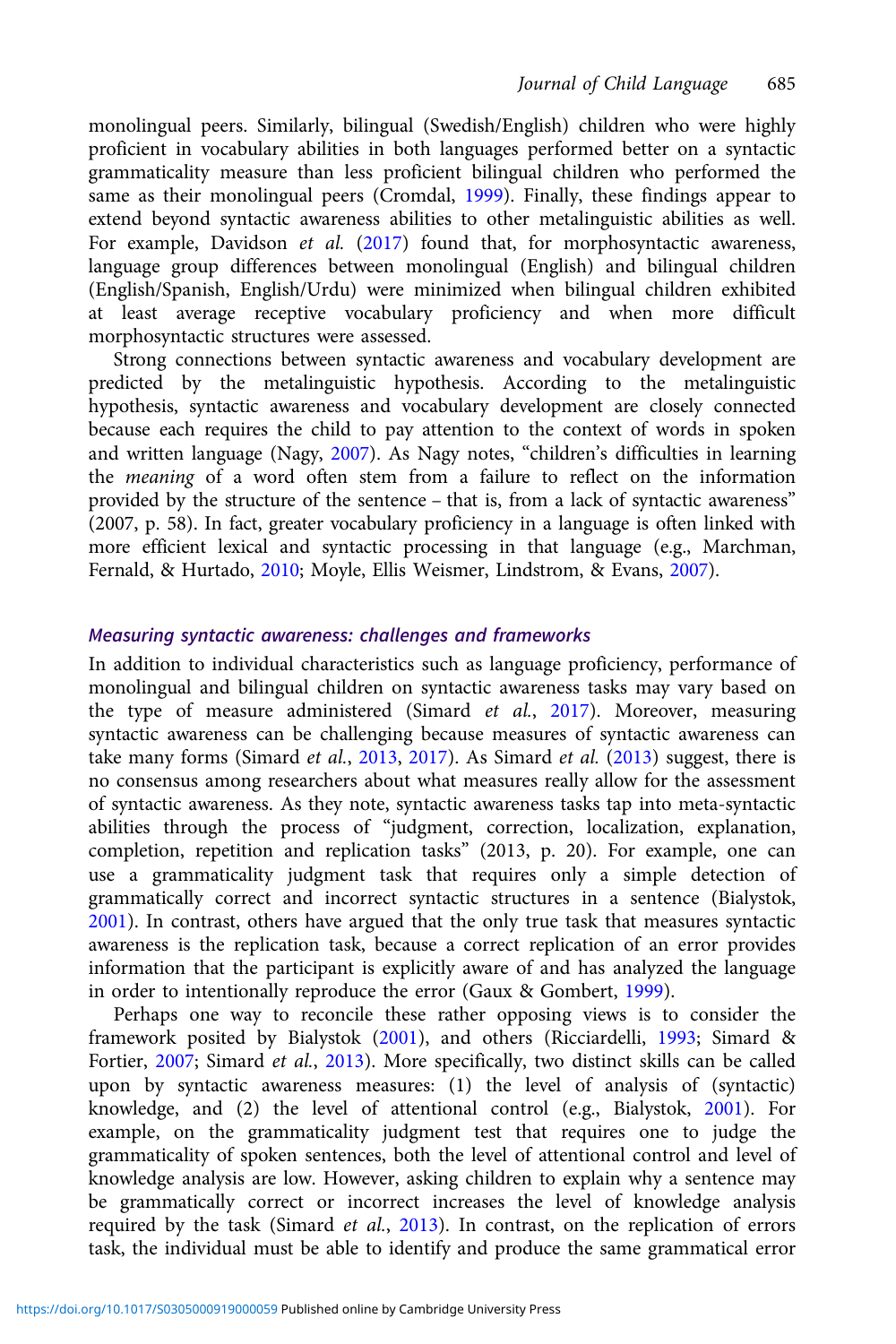in another sentence, requiring both high levels of knowledge analysis and attentional control (see Simard et al., [2013,](#page-23-0) for a discussion). As noted earlier, using the strictest definition of syntactic awareness, only the replication of error task would adequately gauge a child's syntactic awareness (Gaux & Gombert, [1999;](#page-22-0) Simard et al., [2013\)](#page-23-0). The problem is that very few young children can complete this task, so it may not be an appropriate measure of early syntactic awareness in young children (e.g., Davidson et al., [2010\)](#page-22-0).

Another way of conceptualizing syntactic awareness, and determining the best way to measure it, is to keep in mind the distinction between epilinguistic and metalinguistic behaviors that are being assessed on various syntactic awareness tasks (see Simard et al., [2017](#page-24-0), for a complete discussion). According to Gombert ([1992](#page-22-0), [1999](#page-22-0)) and others (Tunmer & Grieve, [1984](#page-24-0)), the ability to judge sentences as grammatical, such as that shown on the grammatical judgment task, is episyntactic in nature because the judgment may be based on the dissonance of the utterance within the pragmatic or semantic context, rather than on conscious reflection about syntax per se. Others, however, have accepted the grammaticality judgment task as metasyntactic in nature, at least under several conditions, such as when a child must not only detect, but also explain grammatical errors (Davidson et al., [2017](#page-22-0); Simard et al., [2013\)](#page-23-0).

When working with young children (three- to six-year olds), it has been found that they can distinguish between grammatically correct and incorrect instances of syntactic structures in spoken language at greater than chance, although neither monolingual or bilingual children were able to explain the grammatical error they noted, suggesting a more epilinguistic nature existing in this age group (Davidson et al., [2010\)](#page-22-0). In contrast, Galambos and Goldin-Meadow ([1990\)](#page-22-0) found developmental differences in the quality of grammar-oriented explanations, with the most significant improvement occurring between five and seven years of age. However, in their research, no differences were found in the explanations provided by monolingual and bilingual children. Of interest in the present research was whether children between five and six years of age can both detect grammatical errors AND provide an explanation of the errors, and whether differences exist between monolingual and bilingual children's ability to do so.

# Syntactic awareness and cross-linguistic influence

In addition to individual and task characteristics, performance on syntactic awareness measures may vary as a function of the cross-linguistic influence of one language on another (Paradis, [2010](#page-23-0); Paradis, Nicoladis, Crago, & Genesee, [2011](#page-23-0)). This may occur in several ways. First, syntactic differences between languages may heighten bilingual children's awareness of the differences between their languages, subsequently improving their ability to detect grammatically correct and incorrect syntactic structures on a grammaticality judgment task. Conversely, bilingual children may perform less well than monolingual children if they have yet to fully establish awareness of these differences. Second, overlap between languages in terms of syntactic constructions may increase bilingual children's awareness of the well-formedness of these constructions (Paradis, [2010\)](#page-23-0). Finally, ambiguity may exist between languages in terms of a syntactic construction. For example, one language might possess a certain syntactic construction, whereas the other language might possess the same construction, but allow other ways of constructing the sentence as well (see Foursha-Stevenson & Nicoladis, [2011,](#page-22-0) for a discussion). As a result, children may overgeneralize from their dominant language to their less dominant language when judging the grammaticality of constructions.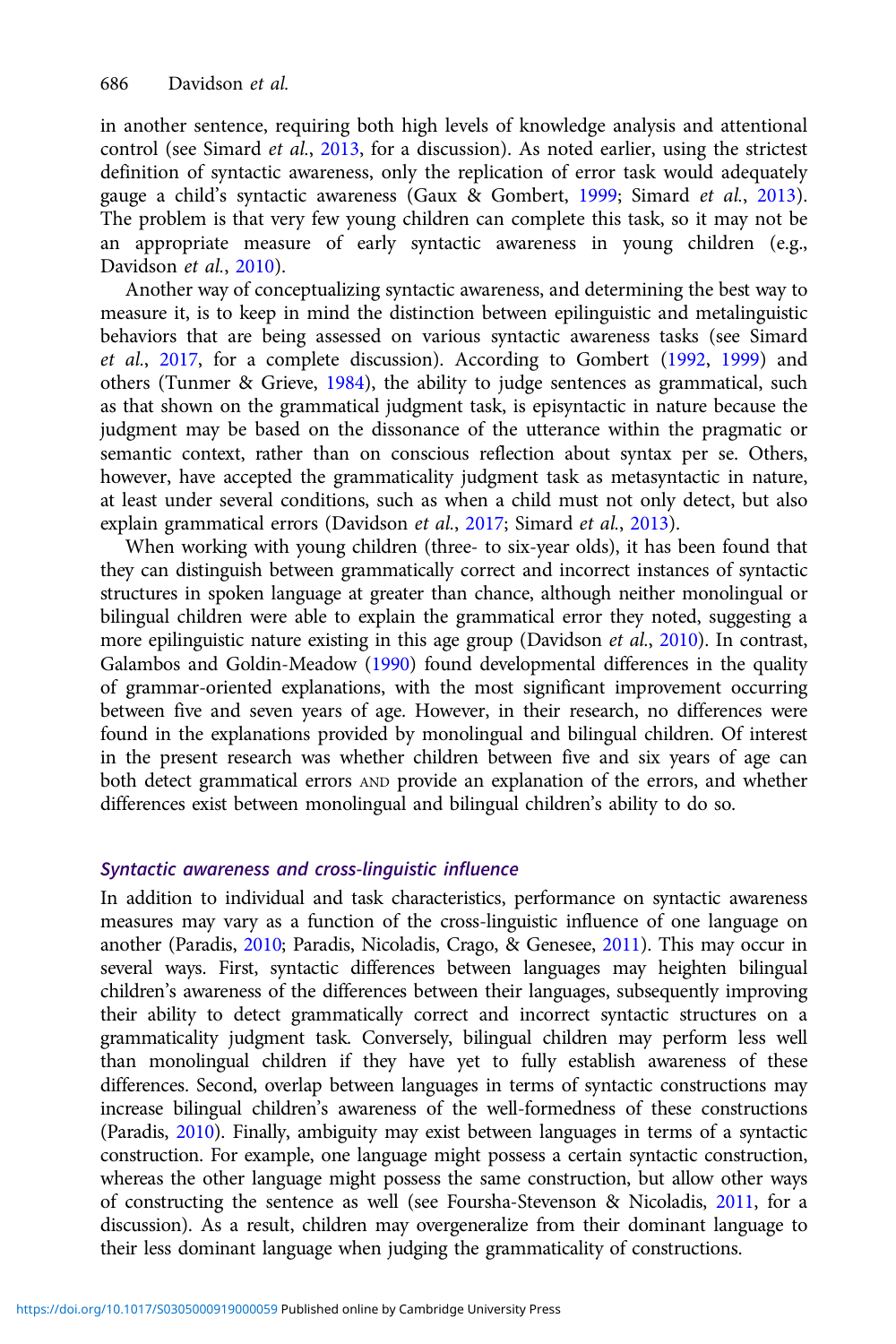To explore each of these possibilities, in the present research we assessed syntactic awareness in monolingual (English) and two groups of bilingual (English/Spanish, English/Urdu) children using a grammaticality judgment test. Specifically, we assessed monolingual and bilingual children's ability to judge the grammaticality of two types of syntactic structures within a sentence: traditional word order violations (e.g., -SOV) and natural gender violations that occurred at the sentence level. Traditionally, these latter violations are considered morphemic violations (Gaux & Gombert, [1999](#page-22-0)). However, we have adopted a broader interpretation because gender agreement can lead to violations at the sentence level. Moreover, these structures (word order, gender) were chosen because they can vary in terms of how they are represented in English, Spanish, and Urdu.

In terms of word order, English and Spanish share a similar word order structure: both are classified as a subject-verb-object (-SVO) language because the subject, verb, and object appear in this order.<sup>1</sup> Thus, structural overlap between languages may increase the likelihood that bilingual children are aware of the correct form of the syntactic structure. Evidence for this hypothesis can be found in a recent study on another metalinguistic skill: morphosyntactic awareness (Davidson et al., [2017\)](#page-22-0). In the Davidson et al. study, English/Spanish-speaking bilingual children were better at detecting the grammaticality of plurals in English that were consistent with the formation of plurals in Spanish than were monolingual English-speaking children. This effect, however, was only found at the highest receptive vocabulary range in their sample. At the lowest range of receptive vocabulary ability, bilingual children performed more poorly than monolinguals.

Urdu, in contrast to English and Spanish, is classified as a Subject-Object-Verb (-SOV) language (Ahmed & Alvi, [2002](#page-21-0)). Because of the lack of structural overlap and ambiguity between English and Urdu in terms of word order, one might predict that bilingual English/Urdu-speaking children will be less likely to generalize, and therefore may be less able to identify grammatical violations of word order constructions, than bilingual English/Spanish-speaking children. Conversely, word order may be represented in separate conceptual systems in the bilingual speaker. That is, keeping track of these separate systems may heighten bilingual children's awareness of grammatically correct, and in particular, grammatically incorrect constructions. This prediction is based on an extrapolation of the languageautonomy hypothesis. According to the language-autonomy hypothesis, a bilingual speaker is believed to have autonomous conceptual systems for each of his/her languages to the extent that knowledge about the structure of each language is independent of the other (Costa, Kovacic, Frank, & Caramazza, [2003\)](#page-22-0). In fact, even when languages are similar in the form of a syntactic structure (e.g., both use masculine and feminine determiner forms), evidence for independent representation of gender in each language has been found (Costa et al., [2003\)](#page-22-0).

In terms of gender, it is important to distinguish between grammatical gender and natural gender because the way in which they are represented and used can also vary between languages. Grammatical gender classifies all nouns into two or more (i.e.,

<sup>&</sup>lt;sup>1</sup>Note, however, that in Spanish there is more flexibility. In Spanish, ordinary statements can start with the subject, the verb, or the object (Erichsen, [2012\)](#page-22-0). To illustrate, all of the following sentences are possible as a translation of "Diana wrote this novel": "Diana escribió esta novela" (subject first), "Escribió Diana esta novela" (verb first), and "Esta novela la escribió Diana" (object first). The flexibility of word order in Spanish allows for shifts in meaning and emphasis depending on the context.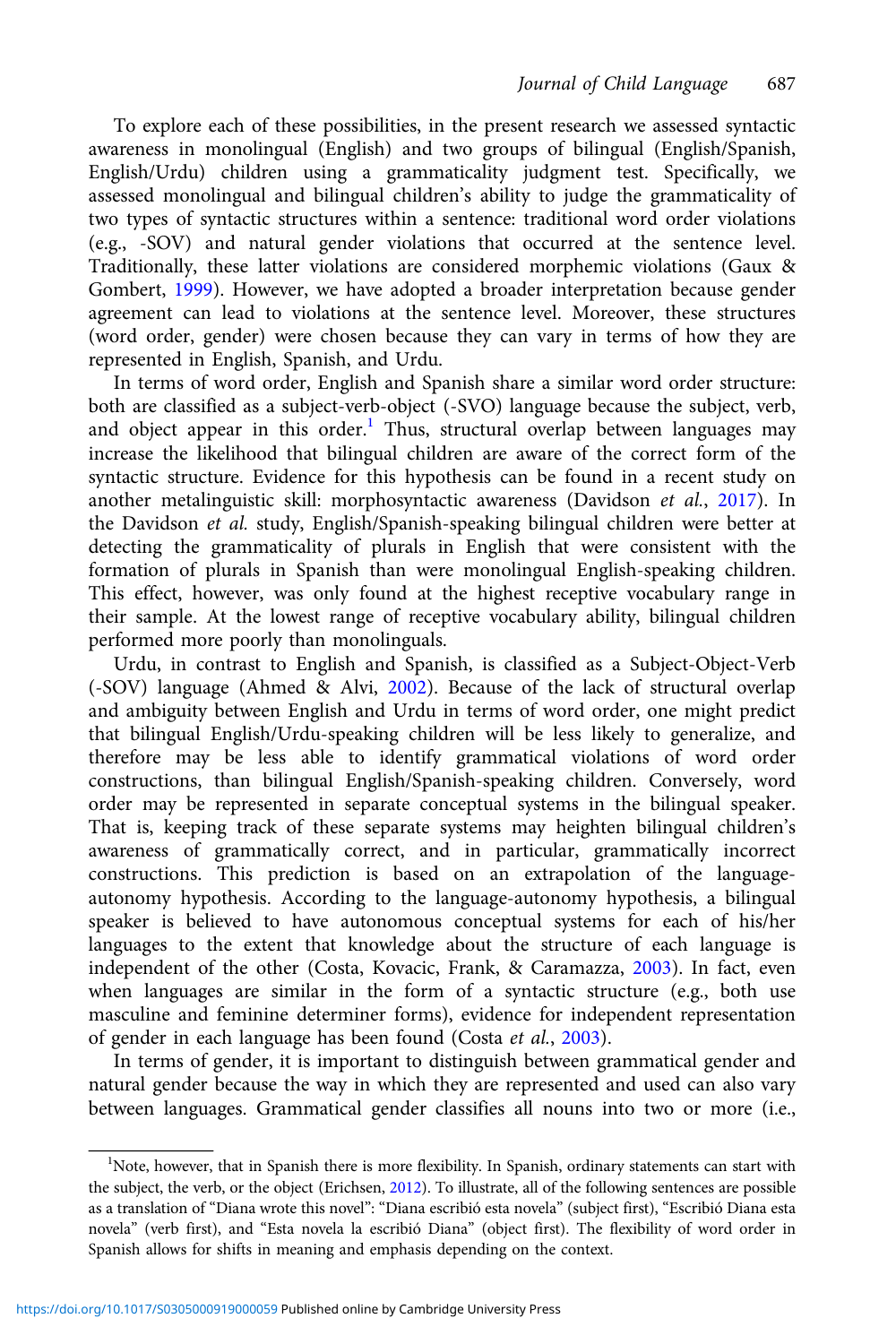male, female, neutral) grammatical gender classes, with the assignment of grammatical gender a language-based convention, whereas natural gender indicates the biological gender of the referent. In the present study, we were interested in natural gender as English does not have a grammatical gender system (Kurinski & Sera, [2011\)](#page-23-0), and all children were tested in English.

In English, natural gender is primarily denoted by pronouns (Jarvis & Pavlenko, [2008\)](#page-22-0). In contrast, in many other languages, natural gender is expressed by adjective and noun endings, articles, and pronouns. According to Kurinski and Sera [\(2011\)](#page-23-0), "in modern Spanish, all nouns are categorized into two classes, masculine and feminine. Spanish determiners and many adjectives have feminine and masculine forms that are generally concordant with their corresponding nouns in both singular and plural forms" (2011, p. 204). In general, these forms are fixed, although societal and cultural changes have resulted in changes in the language (e.g., female doctor: la médica). In terms of natural gender in Urdu, the biological gender (e.g., person, animal) denoted by a noun usually determines the gender of the noun (e.g., mother: mām; father: bāp). However, it is also true that in Urdu some words are not marked for gender and their gender must simply be learned (Schmidt, [2004\)](#page-23-0). For example, the word for 'work' (kām) is masculine in Urdu.

# The present study

Based on these language differences, and past findings, the primary objective of this research was to examine syntactic awareness in five- to six-year-old children who were monolingual (English) or bilingual (English/Spanish; English/Urdu). Syntactic awareness was assessed through the use of a grammaticality judgment test presented in English that asked children to judge the grammaticality of two types of language structures: word order (e.g., -SOV) and natural gender representation. As discussed shortly, all bilingual children were dominant in English, although receptive vocabulary ability (English and heritage language) varied within groups.

In terms of word order violations, we presented items that were agrammatical ("I bike rode the." instead of "I rode the bike."), or grammatically correct but asemantical. These latter sentences were those that included a semantic anomaly (i.e., "The table set the girl."). Although only the first type of sentence is a 'pure' word order violation, more recent research has suggested that sentences with a semantic anomaly also pose a word order violation (e.g., Barac & Bialystok, [2012;](#page-21-0) Rainey, Davidson, & Li-Grining, [2016\)](#page-23-0). By presenting both types of sentences, we could more thoroughly assess monolingual and bilingual children's ability to detect these types of word order violations. In particular, there is some controversy about whether bilingual children are better than monolingual children at noting a semantic anomaly in a sentence (see Rainey et al., [2016](#page-23-0), for a discussion).

Additionally, in the present study, we were interested in children's ability to detect natural gender problems in English. In half of the sentences, gender agreement was incorrect (e.g., "She is a good boy."), whereas in the remaining sentences the grammaticality of the sentence was ambiguous (e.g., "The boy slept in her own bed."). This allowed us to compare children's ability to detect purely ungrammatical gender constructions with ambiguous gender constructions without enough information at the sentence level to correctly co-index the antecedent with its ensuing pronoun.

Research questions were as follows: Do monolingual and bilingual children's performances differ on a grammaticality judgment test? Do potential monolingual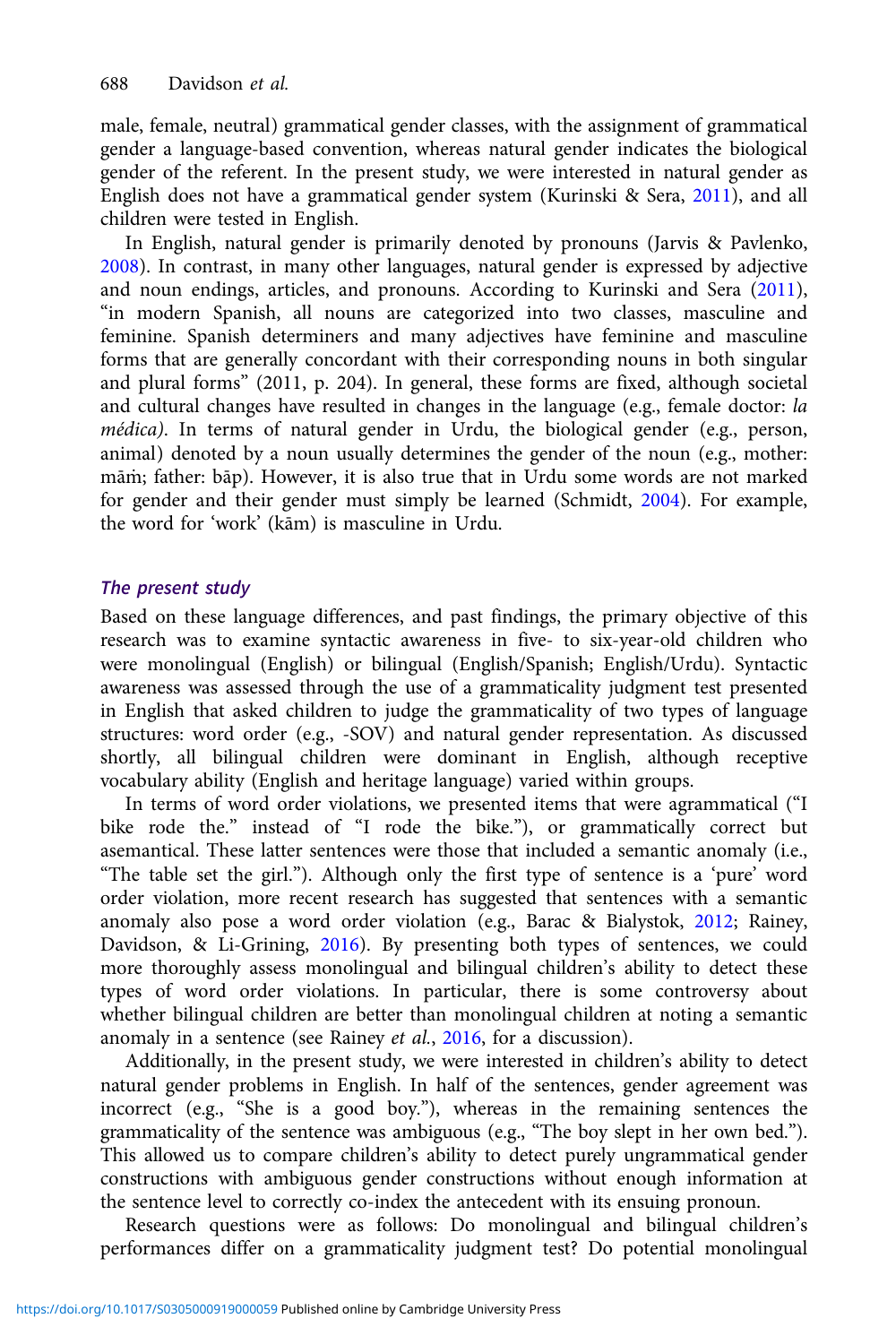and bilingual differences depend on their level of receptive vocabulary? Do potential bilingual differences depend on the syntactic structure being assessed (i.e., word order, gender representation)? How does cross-linguistic influence (e.g., similarities and differences between the syntactic structure of languages) affect bilingual children's ability to detect grammaticality correct and incorrect structures? Predictions were as follows:

- 1. Overall, it was predicted that bilingual advantages would emerge (i.e., more accurate performance on an English grammaticality judgment test) when bilingual children's English receptive vocabulary proficiency was at, or above, their age level, whereas disadvantages may be found for bilingual children who were not at their age level. This prediction was based on past studies that have shown that syntactic awareness skills, and bilingual advantages in particular, may require sufficient levels of language proficiency in young children (Cromdal, [1999](#page-22-0); Davidson et al., [2010](#page-22-0)).
- 2. It was predicted that cross-linguistic influence would affect bilingual children's performance on an English grammaticality judgment test. Due to the overlap in -SOV word order between English and Spanish, bilingual English/ Spanish-speaking children were expected to exhibit greater accuracy in detecting grammatically correct and incorrect word order constructions (e.g., deviations from -SOV order in English) than monolingual English-speaking children. Differing predictions were made for bilingual English/Urdu-speaking children. On the one hand, bilingual English/Urdu-speaking children may exhibit lower accuracy than their peers due to the lack of word order overlap between English and Urdu. On the other hand, English/Urdu-speaking children may be more sensitive to word order violations than their peers due to differences in the word order structures of English and Urdu.
- 3. Due to the extent to which Spanish and Urdu use gender labels (determiner forms), as well as the fact that gender can be represented by natural and grammatical forms in Spanish and Urdu, but not English, it was also expected that bilingual children would be more sensitive to differences in the grammaticality of gender representations in English than monolingual English-speaking children. This hypothesis would be consistent with Davidson et al. ([2010](#page-22-0)), who found that bilingual English/Urdu-speaking children showed greater awareness of grammatically correct and incorrect gender constructions than monolingual English-speaking children. They argued that this was due to the significant differences in the use of gender labeling of nouns and verbs in English and in Urdu.
- 4. Monolingual–bilingual differences may also be found in detecting word order violations. Specifically, in terms of agrammatical word order violations versus asemantical word order violations (i.e., those with a semantic anomaly), Davidson et al. [\(2010\)](#page-22-0) found that bilingual children were better than monolingual children at detecting these types of violations. Others, however, found no significant differences between monolingual and bilingual children when children were asked to detect a semantic anomaly on a syntactic awareness task (Rainey et al., [2016](#page-23-0)), suggesting a similar lack of differences will be found in the present research.
- 5. However, evidence for Predictions 2, 3, and 4 were expected to be dependent upon children's receptive vocabulary ability in English. A bilingual advantage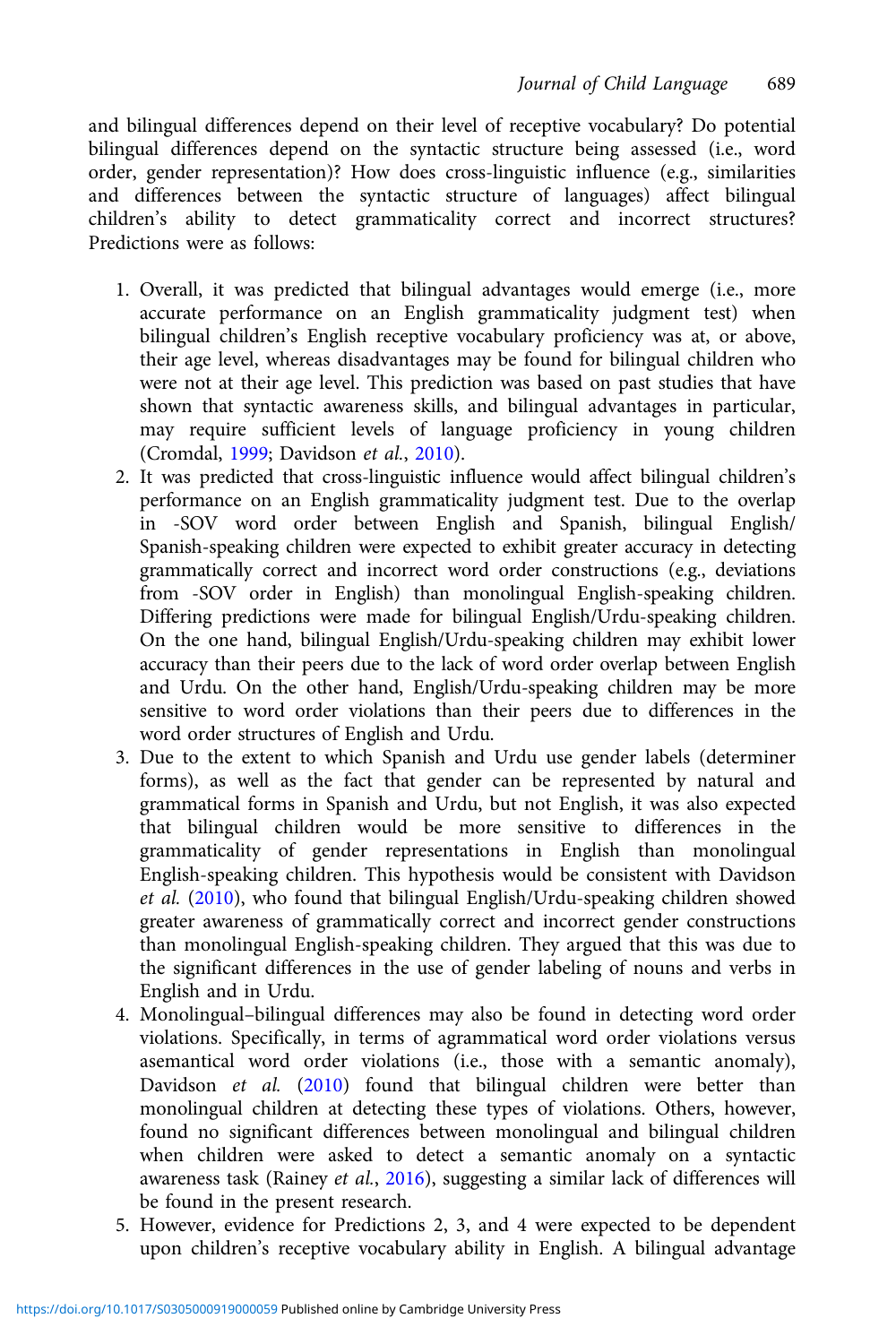(i.e., greater accuracy in bilinguals) was only expected to be found when bilingual children were at or above their age level in receptive vocabulary ability for the sample, but was not expected when they were below their age level. Children with greater receptive vocabulary ability were also expected to be better at explaining their grammaticality judgments based on grammatical knowledge and not simply on the content of the sentence.

6. Finally, monolingual–bilingual differences were more readily expected when children were asked to judge the grammaticality of INCORRECT sentences than grammatically CORRECT sentences because past research has found fewer differences between monolingual and bilingual children when they were asked to identify grammatically correct constructions (Bialystok, [1981](#page-21-0), [1986;](#page-21-0) Davidson et al., [2010\)](#page-22-0). According to Davidson et al., this effect might be due to differences in the level of attentional control and knowledge analysis required to judge grammatically correct versus incorrect sentences, as identifying grammatically incorrect sentences demands more of these skills.

# Methods

# **Participants**

The total sample of participants included 121 children: 62 monolingual Englishspeaking children  $(M_{\text{age}} = 6;1, \text{ range: } 5;7-6;2)$ , 35 bilingual children who spoke English and Spanish ( $M_{\text{age}} = 6;0$ , range: 5;6–6;1), and 24 bilingual children who spoke English and Urdu  $(M_{\text{age}} = 6; 0, \text{ range: } 5; 7-6; 1)$ . The results of a one-way analysis of variance (ANOVA) showed that there were no significant differences in age between language groups  $(F(2,118) = 2.4, p = .16)$  (see [Table 1\)](#page-9-0). Children between five and six years of age were assessed because studies have shown that sensitivity to grammatically correct and incorrect syntactic structures is enhanced when children are exposed to both languages prior to age nine (Jia & Fuse, [2007\)](#page-23-0). Additionally, formal reading and writing instruction had just begun for the children, all of whom were in kindergarten. It has been suggested that, once formal schooling in English has been underway for a year or more (i.e., by the end of first grade), bilingual children often rapidly lose proficiency in their heritage language (Leikin, Schwartz, & Share, [2010\)](#page-23-0). Thus, the impact of their heritage language on syntactic awareness may be lessened with additional years of formal schooling.

Children were recruited from schools located in lower-middle-class neighborhoods in a large urban city and its neighboring suburbs. English was the sole language of instruction at their schools. However, bilingual English/Spanish-speaking children were exposed to some cultural activities at their schools that were conducted in Spanish, such as holiday songs and dance. For bilingual English/Urdu-speaking children, instruction in other languages (e.g., Arabic) was offered in their schools. However, these classes were not available to five- and six-year-old children. All children who were enrolled in the current study were reported by their parents to have been born in the United States.

Additional information was gathered about bilingual children through parent reports, including the estimated age at which the child learned English and his or her heritage language, and the circumstances that the child used English or their heritage language (e.g., with siblings). All parent forms were provided in English and the child's heritage language (Spanish, Urdu).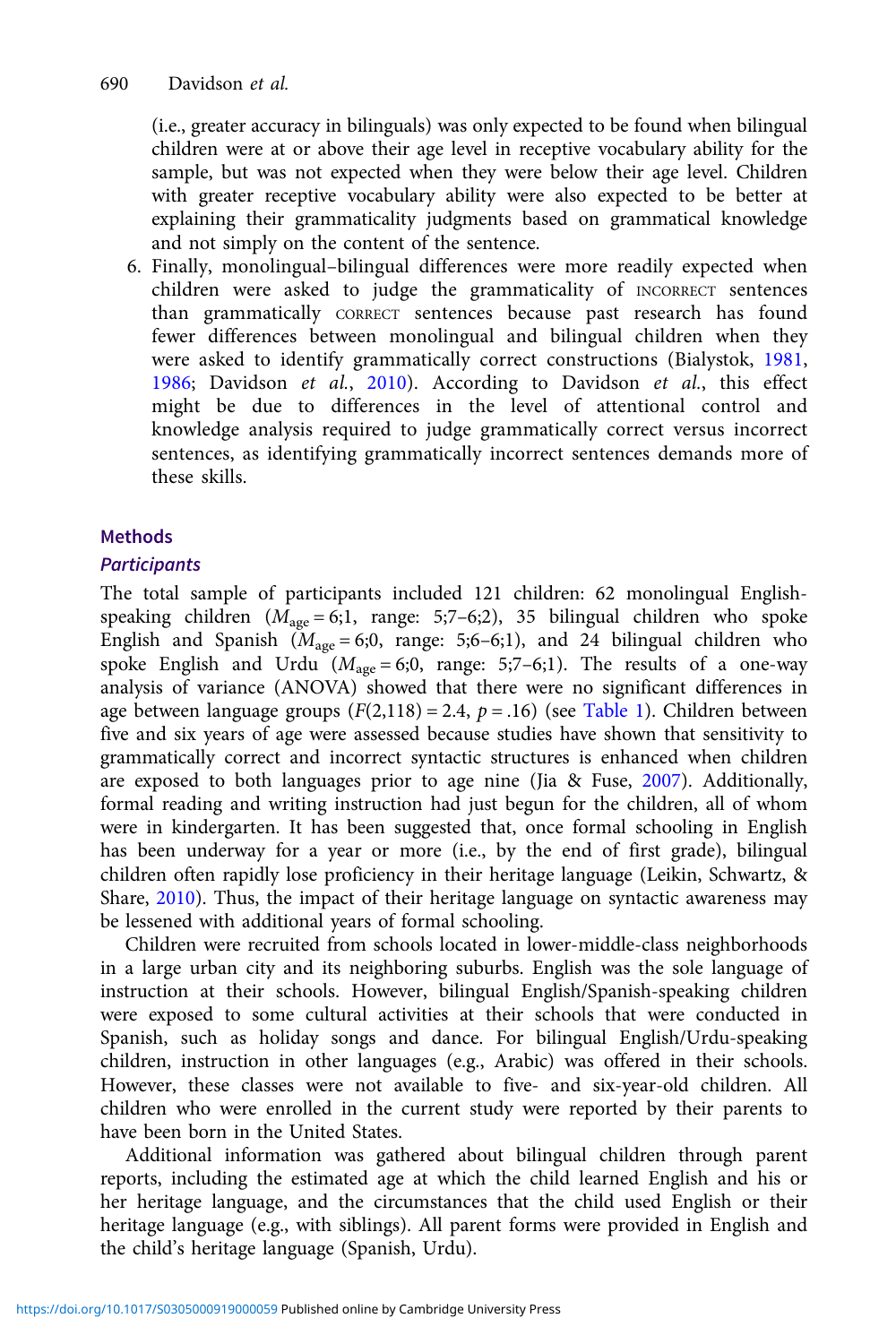|                                                  | Low<br>PPVT-III<br>English | Middle<br>PPVT-III<br>English | High<br>PPVT-III<br>English | Overall<br>language<br>groups |
|--------------------------------------------------|----------------------------|-------------------------------|-----------------------------|-------------------------------|
| Sample size                                      |                            |                               |                             |                               |
| Monolingual                                      | 9                          | 26                            | 27                          | 62                            |
| Bilingual English/Spanish                        | 6                          | 18                            | 11                          | 35                            |
| Bilingual English/Urdu                           | 5                          | 14                            | 5                           | 24                            |
| Age                                              |                            |                               |                             |                               |
| Monolingual                                      | $5;8(5;7-5;10)$            | $5;10(5;8-5;11)$              | $6;1(5;9-6;2)$              | $6;1(5;7-6;2)$                |
| Bilingual English/Spanish                        | $5;6(5;6-5;9)$             | $5;10(5;8-6;0)$               | $6;1(5;9-6;1)$              | $6;0(5;6-6;1)$                |
| Bilingual English/Urdu                           | $5;8(5;7-5;10)$            | $5;11(5;9-6;1)$               | $6;0(5;11-6;1)$             | $6;0(5;7-6;1)$                |
| English as first language                        |                            |                               |                             |                               |
| Bilingual English/Spanish                        | 0%                         | 17%                           | 28%                         | 15%                           |
| Bilingual English/Urdu                           | 0%                         | 50%                           | 100%                        | 50%                           |
| English language used with siblings <sup>a</sup> |                            |                               |                             |                               |
| Bilingual English/Spanish                        | 100%                       | 100%                          | 100%                        | 100%                          |
| Bilingual English/Urdu                           | 100%                       | 100%                          | 100%                        | 100%                          |

<span id="page-9-0"></span>Table 1. Parent-reported characteristics of monolingual and bilingual children

Notes. <sup>a</sup> In bilingual children, percent reflects the extent to which parents estimated that English was used more often between siblings than the children's heritage language. Age is provided in years;months.

Data from three monolingual English-speaking children, two bilingual English/ Spanish-speaking children, and four bilingual English/Urdu-speaking children were not used because they were absent on one of the days of testing. Data from one monolingual child, three English/Spanish-speaking children, and one English/ Urdu-speaking child were also eliminated because their responses showed no discrimination between grammatically correct and incorrect sentences. Additionally, data from two bilingual English/Spanish-speaking children and one English/ Urdu-speaking child were not used because their parents did not fill out a parent report on their child's language development. Final sample sizes reflect these eliminations.

# Materials and procedure

#### Receptive vocabulary

Receptive vocabulary was assessed in English for monolingual and bilingual (E/S, E/U) children using the Peabody Picture Vocabulary Test–III Form A (PPVT-III; Dunn & Dunn, [1997\)](#page-22-0). For this assessment, children have to identify the picture that matches with a given word from an array of four pictures per plate. The PPVT-III has a high internal consistency ( $\alpha$  = .92 to .98), good construct validity with verbal ability measures (WISC-III Verbal IQ,  $r = .91$ ), and is able to detect developmental growth in vocabulary including nouns, verbs, and adjectives of increasing difficulty. Bilingual children's receptive vocabulary knowledge was also assessed in their heritage language using translated versions of the PPVT-III Form B. These versions were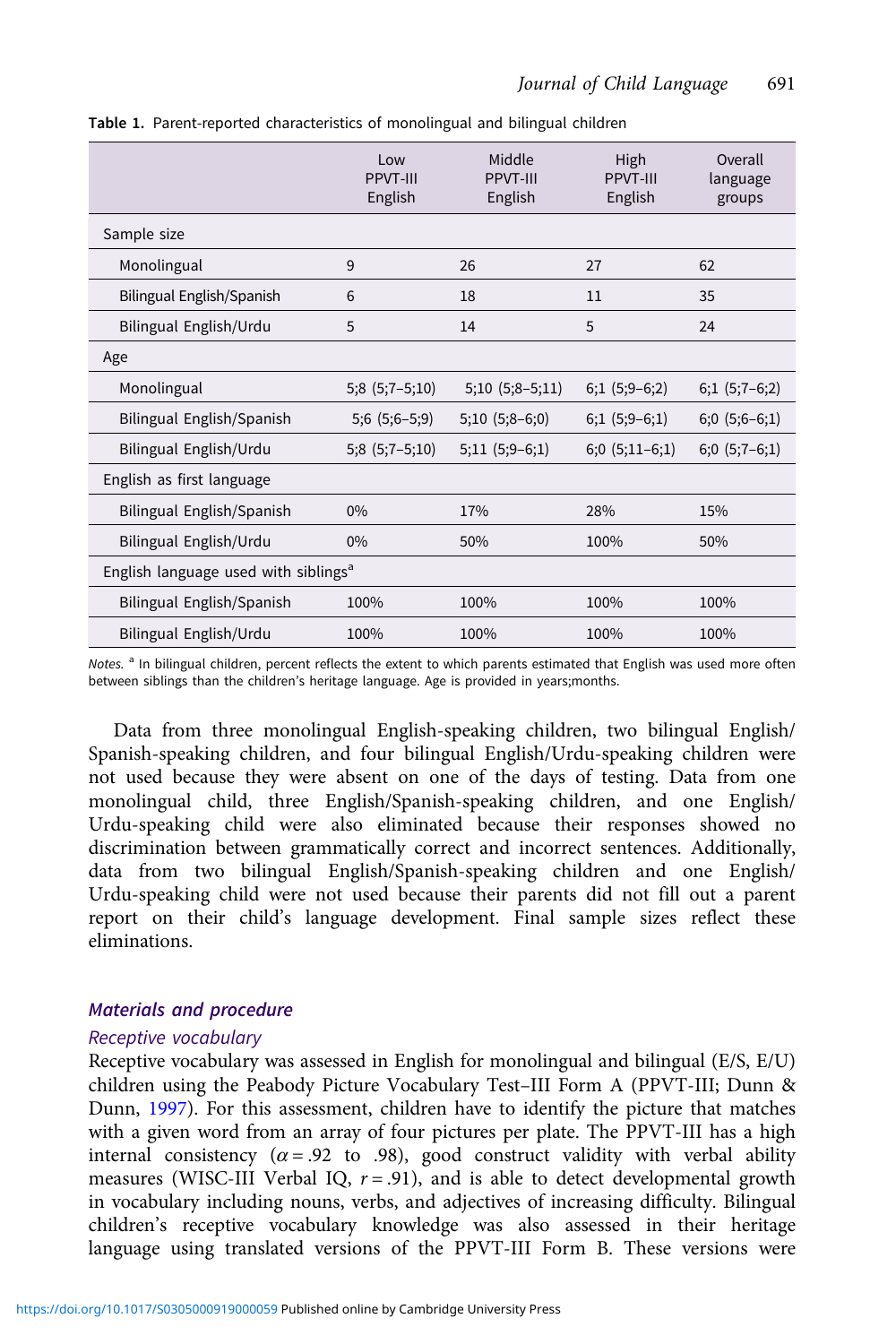translated and back-translated by native speakers of the heritage language who were also fluent speakers of English. To our knowledge, there are no standardized receptive vocabulary measures in Urdu. However, translated versions of the PPVT-III Form B in Urdu have been used previously in published research (Davidson et al., [2010](#page-22-0); Davidson & Tell, [2005](#page-22-0)). Because we administered the PPVT-III in English and in Urdu, we also presented a translated version in Spanish for consistency across bilingual groups. To gauge the validity of the translated Spanish PPVT-III Form B, 40% of English/Spanish bilingual children were also administered the Test de Vocabulario en Imágenes Peabody (TVIP; Dunn, Lugo, Padilla, & Dunn, [1986\)](#page-22-0). A paired samples t-test showed no differences in English/Spanish bilingual children's receptive vocabulary knowledge across both measures  $(t(13) = 1.6, p = .18)$ .

# Grammaticality judgment test of syntactic awareness

In the present research, all children completed a grammaticality judgment test in English, and only English. A grammaticality judgment test was administered in lieu of other measures of syntactic awareness (e.g., oral cloze task, replication of errors task) for several reasons. First, most young children can provide a response on this type of task because such a response requires only a low level of attentional control. However, a more fine-tuned analysis of children's syntactic awareness abilities can also be obtained through the use of this test by asking children to explain their responses. In doing so, one can tap into their level of knowledge analysis (i.e., syntactic knowledge). Additionally, the grammaticality judgment test is beneficial because it allows one to assess children's awareness of a range of grammatical constructions.

The grammaticality judgment test included 40 sentences in English, 20 correct and 20 incorrect sentences randomly dispersed. Two different grammatical structures (word order, gender) were assessed. [Table 2](#page-11-0) shows examples of grammatically correct and incorrect examples for each language construction in English. As shown in [Table 2](#page-11-0), word order violations could take one of two forms. They could be completely agrammatical (e.g., "He to school walked."), or they could be asemantical with a word order violation leading to a semantic anomaly (e.g., "The TV watched the children."). Half of the word order violations were of the first type, and the remaining half were of the second. Gender violations also took one of two forms. Half resulted in incorrect gender agreement (e.g., "He is a mean girl."), whereas the remaining half produced an ambiguous gender agreement (e.g., "The boy played with her friends."). For additional examples see [Table 2.](#page-11-0)

Twenty sentences were presented per construction, or 10 grammatically correct and 10 grammatically incorrect sentences of the types noted above. Thus, the grammaticality judgment task resulted in six total scores: Word Order-Correct, Word Order-Incorrect (Agrammatical), Word Order-Incorrect (Asemantical), Gender-Correct, Gender-Incorrect (Incorrect Agreement), and Gender-Incorrect (Ambiguous Agreement). Analogous to Davidson et al. [\(2010\)](#page-22-0), children were told: "I'm going to read several sentences to you and I would like for you to tell me if each sentence sounds ok." If a child said "No, it didn't sound ok" or "You said it wrong", they were asked: "Tell me if you can, what is wrong with the way I said the sentence."

All children completed study measures across two 25-minute testing sessions conducted on separate, non-sequential days. Monolingual children completed the PPVT-III Form A and half of the grammaticality judgment task in the first session, with the order of administration counterbalanced. Monolingual children completed the remaining half of the grammaticality judgment task in the second session.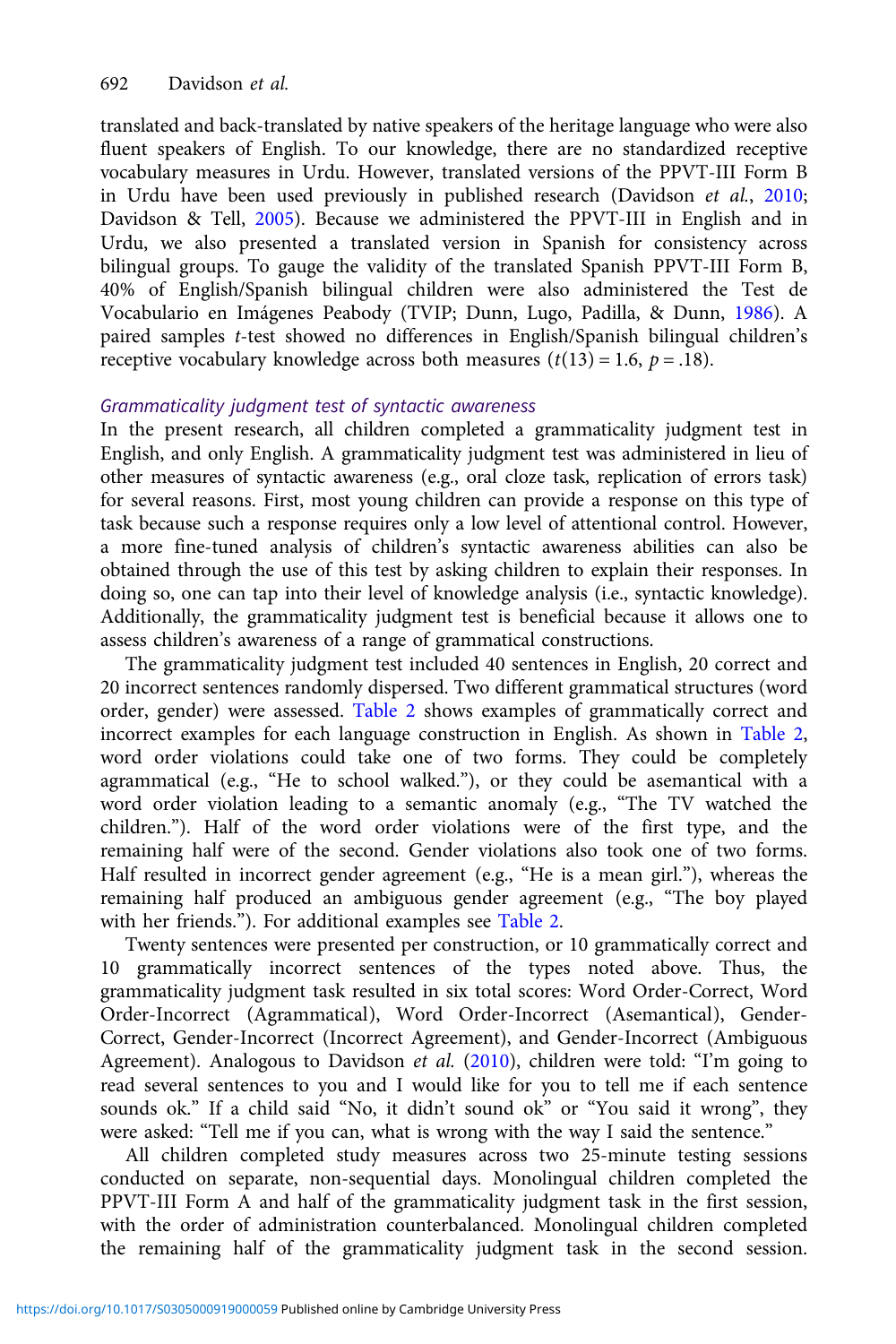| Structure | Correct                             | Incorrect                                                  |
|-----------|-------------------------------------|------------------------------------------------------------|
|           | Word order The rabbit ate a carrot. | The bike rode the. (agrammatical)                          |
|           | The teacher read the book.          | He to school walked. (agrammatical)                        |
|           | The woman watered the lawn.         | The TV watched the children. (asemantical)                 |
|           | The butterfly flew away.            | The dinner ate the kid. (asemantical)                      |
| Gender    | The boy rode his bike.              | He is a mean girl. (incorrect agreement)                   |
|           | She is a mean girl.                 | She is a good boy. (incorrect agreement)                   |
|           | The boy lost his homework.          | The boy played with her friends. (ambiguous agreement)     |
|           | The girl forgot her umbrella.       | The girl played with his friends. (ambiguous<br>agreement) |

<span id="page-11-0"></span>Table 2. Examples of grammatically correct and incorrect English structures presented on the grammaticality judgment test

Notes. See text for more detailed explanation of incorrect grammatical constructions. As shown, asemantical constructions resulted in a semantic anomaly.

Bilingual children completed one receptive vocabulary measure in each session along with one half of the grammaticality judgment task. The order of PPVT-III presentation was counterbalanced in bilingual children (i.e., half were tested in English first and half were tested in Spanish/Urdu first). As previously noted, the grammaticality judgment task was only administered in English.

#### **Results**

#### Preliminary analyses

Data were first checked for missing values, outliers, and normality of distributions to ensure the suitability of inferential procedures (e.g., histogram, Levene's test; Tabachnick & Fidell, [2007](#page-24-0)). Homogeneity of variance results (Levene's tests) showed no significant differences between language groups across the dependent variables  $(F(8,112) < 1.9, p > .05)$ . We did find that scores on the grammatically correct sentences were moderately positive skewed, but no advantage for using transformed scores over raw scores was obtained. Note that the pattern of significant findings did not change when receptive vocabulary proficiency in bilingual children was examined as a combined score (i.e., English and heritage language scores) and used as a covariate when assessing their performance on the grammaticality judgment test. Although the Urdu version of the PPVT-III has been used previously in published research (Davidson et al., [2010](#page-22-0); Davidson & Tell, [2005](#page-22-0)), raw scores on the PPVT were used in all subsequent analyses because the Urdu translation of the PPVT-III has not been standardized.

#### Receptive vocabulary, parent reports, and language dominance

Children's receptive vocabulary scores from the PPVT-III in English (Form A) and their heritage language (Form B for E/S and E/U; TVIP for E/S) are shown in [Table 3](#page-12-0). A one-way ANOVA found that English receptive vocabulary scores were not significantly different between language groups ( $F(2,118) = 2.87$ ,  $p = .10$ ). Additionally,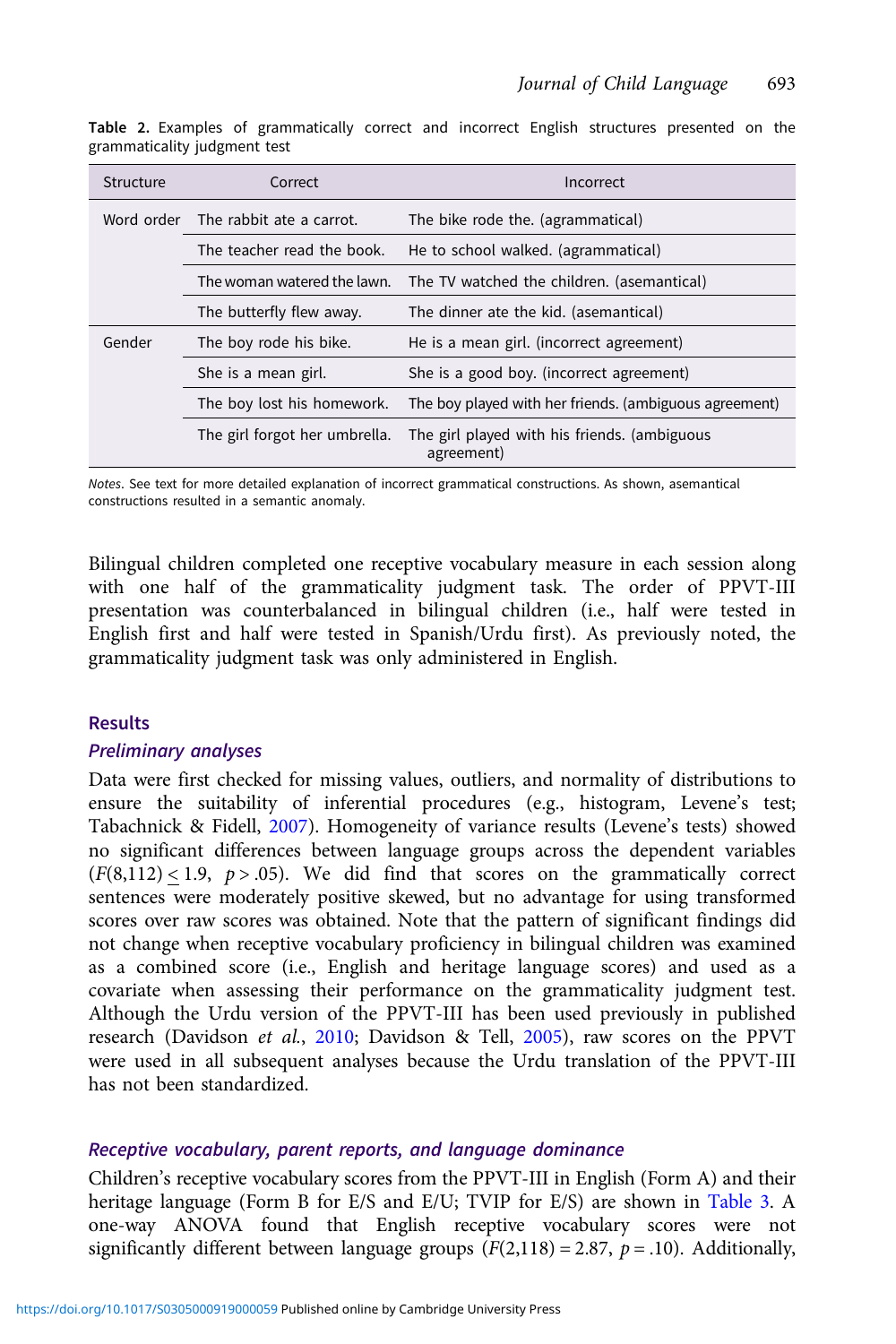|                                        | Low<br><b>PPVT-III</b><br>English | Middle<br><b>PPVT-III</b><br>English | High<br><b>PPVT-III</b><br>English | Overall<br><b>PPVT-III</b><br>groups |  |
|----------------------------------------|-----------------------------------|--------------------------------------|------------------------------------|--------------------------------------|--|
| Monolingual $(n = 62)$                 |                                   |                                      |                                    |                                      |  |
| PPVT-III English                       | 46.67 (5.40)                      | 61.27(4.11)                          | 69.31 (2.18)                       | 59.08 (3.89)                         |  |
| Bilingual English/Spanish ( $n = 35$ ) |                                   |                                      |                                    |                                      |  |
| PPVT-III English <sup>a</sup>          | 47.56 (6.15)                      | 60.10(2.42)                          | 69.00 (0.82)                       | 58.88 (3.13)                         |  |
| PPVT-III other <sup>a</sup>            | 40.67 (7.60)                      | 41.24 (4.89)                         | 49.44 (3.21)                       | 43.78 (5.23)                         |  |
| <b>TVIP</b>                            | 44.30 (8.10)                      | 45.81 (6.01)                         | 48.20 (5.98)                       | 46.10 (6.69)                         |  |
| Bilingual English/Urdu ( $n = 24$ )    |                                   |                                      |                                    |                                      |  |
| PPVT-III English <sup>a</sup>          | 51.17 (4.22)                      | 63.93 (2.26)                         | 68.00 (0.98)                       | 61.03(2.49)                          |  |
| PPVT-III other <sup>a</sup>            | 43.00 (2.97)                      | 49.13 (4.50)                         | 51.00(2.12)                        | 47.71 (3.19)                         |  |

<span id="page-12-0"></span>Table 3. Receptive vocabulary of monolingual English-speaking and bilingual English/Spanish and English/Urdu-speaking children

Notes. <sup>a</sup> PPVT-III Form A was administered to all children in English. PPVT-III Form B was administered in the child's heritage language, Spanish, or Urdu (see text for explanation). Standard deviations are in parentheses.

paired samples t-tests were used to determine bilingual children's language dominance by comparing receptive vocabulary scores in English (PPVT-III Form A) and their heritage language (PPVT-III Form B, TVIP). These analyses found that all children were dominant in English, with English receptive vocabulary scores higher than their heritage language receptive vocabulary scores on the PPVT-III  $(t(34) = 6.88 \, p < .0001;$  $t(23) = 4.21$ ,  $p < .0001$ , English/Spanish and English/Urdu, respectively). Based on an additional paired samples t-test, further support was found for English language dominance for English/Spanish bilinguals when receptive vocabulary scores for PPVT-III Form A and the TVIP were compared  $(t(13) = 3.10, p < .01)$ . Individual inspection of bilingual children's receptive vocabulary scores also verified that all bilingual children obtained higher scores on English receptive vocabulary than their heritage language receptive vocabulary.

The majority of the children had raw scores on the PPVT Form A within the 56–67 range (about 48% overall), which was at their age level (see Table 3). Across language groups, 16% of the children scored within the 41–55 range and 36% children scored within the 68–76 range. No children scored above 76 on the PPVT Form A. Thus, we designated three groups of children based on these results: children in the lowest range (41–55) on the PPVT, children in the middle or average range (56–67), and children at the highest range for our sample (68–76). This designation took into account the percentage of children falling within each group, across all language groups. It also was based on the fact that no child scored a 55 or a 67 on the PPVT, suggesting that these were good breaking points between groups. This allowed us to assess syntactic awareness abilities within and between each of these receptive vocabulary ranges.

Although no significant differences were found between language groups in terms of age, we were interested in whether significant differences existed between groups within each PPVT (English) range and within groups across each PPVT range (see [Table 1\)](#page-9-0). The only finding was that bilingual English/Spanish-speaking children in the lowest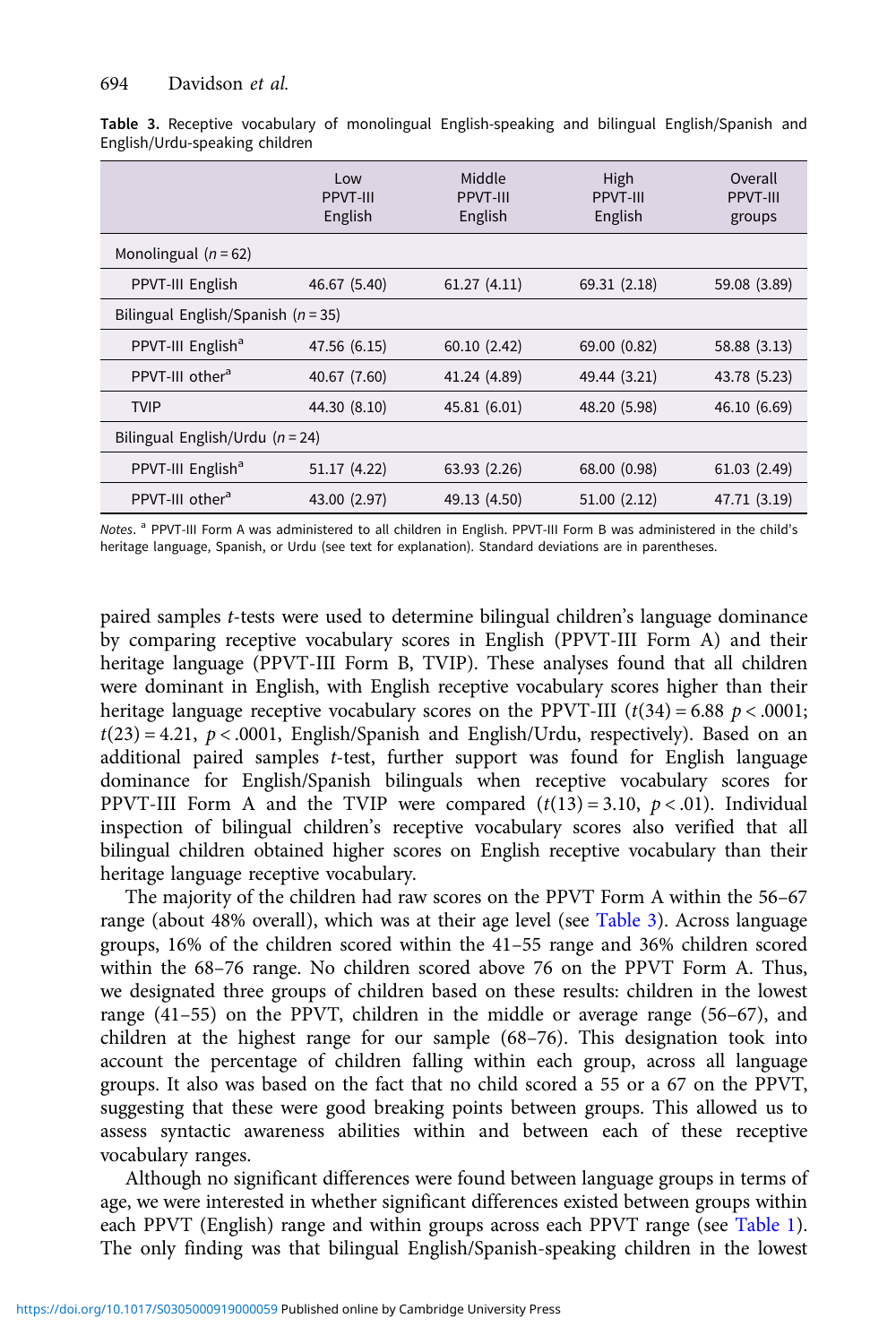PPVT (English) group were younger than bilingual English/Spanish-speaking children in the highest PPVT (English) group  $(t(15) = 2.61, p < .02)$ , but not the middle group  $(t(22) = 1.3, p = .19)$ . (see [Table 1\)](#page-9-0).

Information about bilingual children's language use, such as whether or not English or their heritage language was their first language, is provided in [Table 1.](#page-9-0) Parents of bilingual English/Spanish-speaking children were more likely to report that their children learned Spanish before English, whereas only 50% of the parents of bilingual English/Urdu-speaking children reported that their children learned Urdu before English (see [Table 1\)](#page-9-0). Additional information obtained from the parents revealed that bilingual children were more likely to use English than their heritage language with their siblings.

#### Grammaticality judgment test of syntactic awareness

[Tables 4](#page-14-0) and [5](#page-15-0) present overall mean proportion correct in identifying grammatically correct and incorrect constructions by language group and PPVT-range. Using total number of correct scores, a mixed-model ANOVA was conducted on the judgment of grammatically correct and incorrect sentences in monolingual and bilingual children. Between-subjects variables were Language Group (monolingual-English, bilingual English/Spanish, bilingual English/Urdu) and English PPVT Range (41–55 or 'Low Range'; 56–67 or 'Middle Range'; 68–76 or 'High Range'). Within-subjects variables included Grammaticality (Correct Constructions, Incorrect Constructions) and Language Structure (Word Order, Gender).

A number of significant findings were revealed. Main effects included Grammaticality  $(F(1,112) = 48.67, p = .0001, \eta_p^2 = .30)$ , Language Structure  $(F(4,112) = 2.79, p = .03,$  $\eta_p^2 = .09$ ), and PPVT-Range  $(F(2,112) = 24.35, p = .0001, \eta_p^2 = .30)$ . Additionally, a significant Grammaticality × Language Structure × PPVT-Range three-way interaction  $(F(2,112) = 3.16, p = .05, \eta_p^2 = .15)$  was found, as were several two-way interactions: a Grammaticality  $\times$  Language Structure ( $F(2,112) = 3.91$ ,  $p = .05$ ,  $\eta_p^2 = .03$ ), a Language Structure × PPVT-Range  $(F(2,112) = 3.16, p = .05, \eta_p^2 = .05)$ , and Language Group × PPVT-Range  $(F(1,112) = 2.79, p = .03, \eta_p^2 = .09)$ . The Language Group  $\times$  Grammaticality interaction approached significance  $(F(2,112) = 2.00, p = .06, \eta_p^2 = .05)$ . In order to avoid Type I error, the Bonferroni correction method was used when examining these results. This method requires that the alpha level take into account the number of comparisons made and adjust the alpha accordingly (e.g.,  $.05/4 = .01$ ,  $.05/3 = .02$ ). Unless otherwise noted, all follow-up results can be seen in [Tables 4](#page-14-0) and [5.](#page-15-0)

Regarding the three-way interaction, we conducted repeated measures ANOVAs on each PPVT range. In the low and middle PPVT ranges, main effects of Grammaticality  $(F(1,112) \geq 34.98, p \leq .0001, \eta_p^2 \geq .44)$  and Language Structure (F)  $(1,112) \ge 23.33, p \le .0001, \overline{\eta_p^2} \ge .28)$  were found (see [Tables 4](#page-14-0) and [5\)](#page-15-0). However, using the Bonferroni correction, the Grammaticality × Language Structure interaction was not significant  $(F(1,112) \le 4.83, p \ge .03, \eta_p^2 \le .08)$ . In the low and middle ranges, all children were better at identifying correct grammatical constructions than incorrect constructions ( $t(23–60) > 4.83$ ,  $p < .0001$ ). They were also better at identifying correct and incorrect word order than gender constructions  $(t(23-60) > 5.19, p < .0001)$ . In contrast, in the high PPVT range there was a significant interaction between Grammaticality and Language Structure  $(F(1,112) \ge 12.09, p \le .001, \eta_p^2 \ge .26)$ . For children in this range, there were no significant difference in identifying correct and incorrect word order constructions  $(t(35) = 0.0001, p = 1.00)$ . However, children in the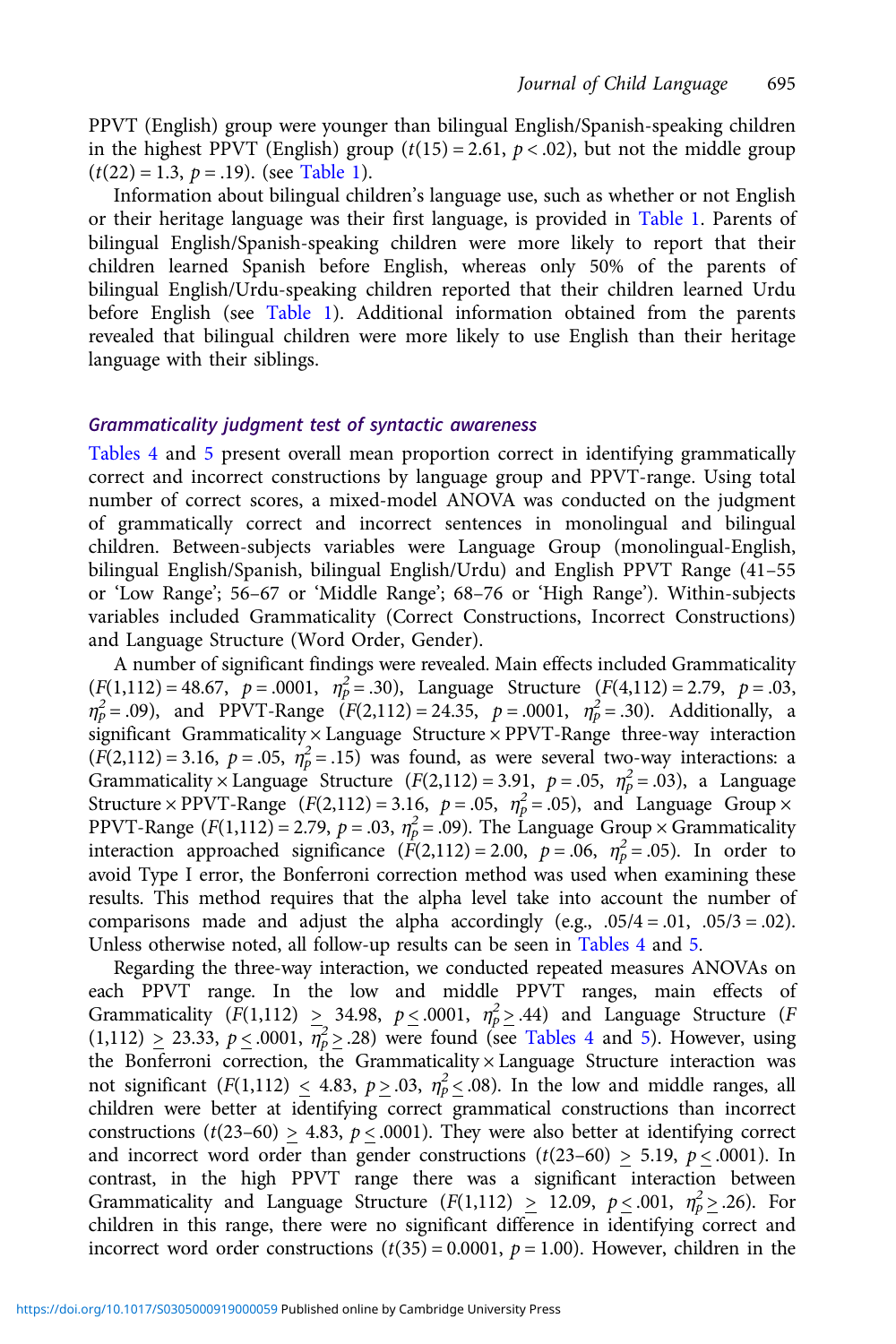<span id="page-14-0"></span>

|  |                                                           |  | Table 4. Monolingual (English) and bilingual (English/Spanish; English/Urdu) children's mean         |  |  |
|--|-----------------------------------------------------------|--|------------------------------------------------------------------------------------------------------|--|--|
|  |                                                           |  | grammaticality judgment scores (proportion correct) by receptive vocabulary range for sentences with |  |  |
|  | grammatically correct word order and gender constructions |  |                                                                                                      |  |  |

| Low PPVT-III Range (41-55)    | M<br>$(n=9)$    | E/S<br>$(n=6)$  | E/U<br>$(n=5)$  | Overall<br>$(n = 20)$ |
|-------------------------------|-----------------|-----------------|-----------------|-----------------------|
| Word order                    | .90(0.09)       | .75(.20)        | .81(.10)        | .82(.13)              |
| Gender                        | .73(.13)        | $.63$ $(.17)$   | .66(.14)        | $.67$ $(.15)$         |
| Middle PPVT-III Range (56-67) | M<br>$(n = 26)$ | E/S<br>$(n=18)$ | E/U<br>$(n=14)$ | Overall<br>$(n = 58)$ |
| Word order                    | .89(.13)        | .88(.11)        | .84(.12)        | .87(.12)              |
| Gender                        | .83(.18)        | .82(.17)        | .71(.19)        | .79(.18)              |
| High PPVT-III Range (68-76)   | M<br>$(n = 27)$ | E/S<br>$(n=11)$ | E/U<br>$(n=5)$  | Overall<br>$(n=43)$   |
| Word order                    | .89(.17)        | .92(.10)        | .90(.10)        | .90(.12)              |
| Gender                        | .87(.15)        | .96(.05)        | .83(.15)        | .89(.12)              |

Notes. M = monolingual, E/S = bilingual English/Spanish, E/U = bilingual English/Urdu; all sentences presented in English, with mean proportion correct reflecting children's ability to detect GRAMMATICALLY CORRECT sentences. Standard deviations are in parentheses.

high range were better at identifying correct gender constructions than incorrect gender constructions  $(t(35) = 3.35, p = .002)$ . Additionally, for correct constructions, no significant differences were found in their ability to identify correct word order versus gender constructions  $(t(35) = -0.07, p = .95)$  (see Table 4). In contrast, children in the high range were significantly better at identifying incorrect word order constructions than incorrect gender constructions  $(t(35) = -5.33, p = .0001)$  (see [Table 5\)](#page-15-0).

In terms of the Language Group × PPVT-Range two-way interaction, one-way ANOVAs showed the main effect of Language Group for overall accuracy was not significant (low:  $F(2,21) = 1.78$ ,  $p = .19$ ,  $\eta_p^2 = .15$ ; middle:  $F(2,58) = 2.98$ ,  $p = .06$ ,  $\eta_p^{\Sigma} = .09$ ; and high:  $F(2,33) = 3.03$ ,  $p = .06$ ,  $\eta_p^2 = .16$ ).

Given the importance of language group as a variable, we explored the Language  $Group \times Grammaticality$  interaction that approached significance. Follow-up independent samples t-tests showed that monolingual children were better at detecting correct grammatical constructions than bilingual English/Urdu-speaking children  $(t(84) = 2.74, p = .01)$ , but they did not differ from bilingual English/ Spanish-speaking children ( $t(84) = 1.66$ ,  $p = .10$ ). The reverse pattern was found for incorrect constructions: monolingual children did not differ from bilingual English/ Urdu-speaking children  $(t(95) = 1.45, p = .15)$ , but they were better than bilingual English/Spanish-speaking children  $(t(95) = 2.71, p = .01)$  (see [Figure 1\)](#page-16-0).

In addition to the overall analyses, we were also interested in children's ability to detect specific types of incorrect word order constructions. Recall that there were two types of incorrect word order constructions: an agrammatical word order (e.g., "I bike rode the.") and a word order construction that led to a semantic anomaly (e.g., "The food ate the boy."). A mixed-model ANOVA was conducted on this data. The between-subjects variables were Language Group (monolingual-English, bilingual English/Spanish, bilingual English/Urdu) and English PPVT Range (41–55 or 'Low Range'; 56–67 or 'Middle Range'; 68–76 or 'High Range'), and the within-subjects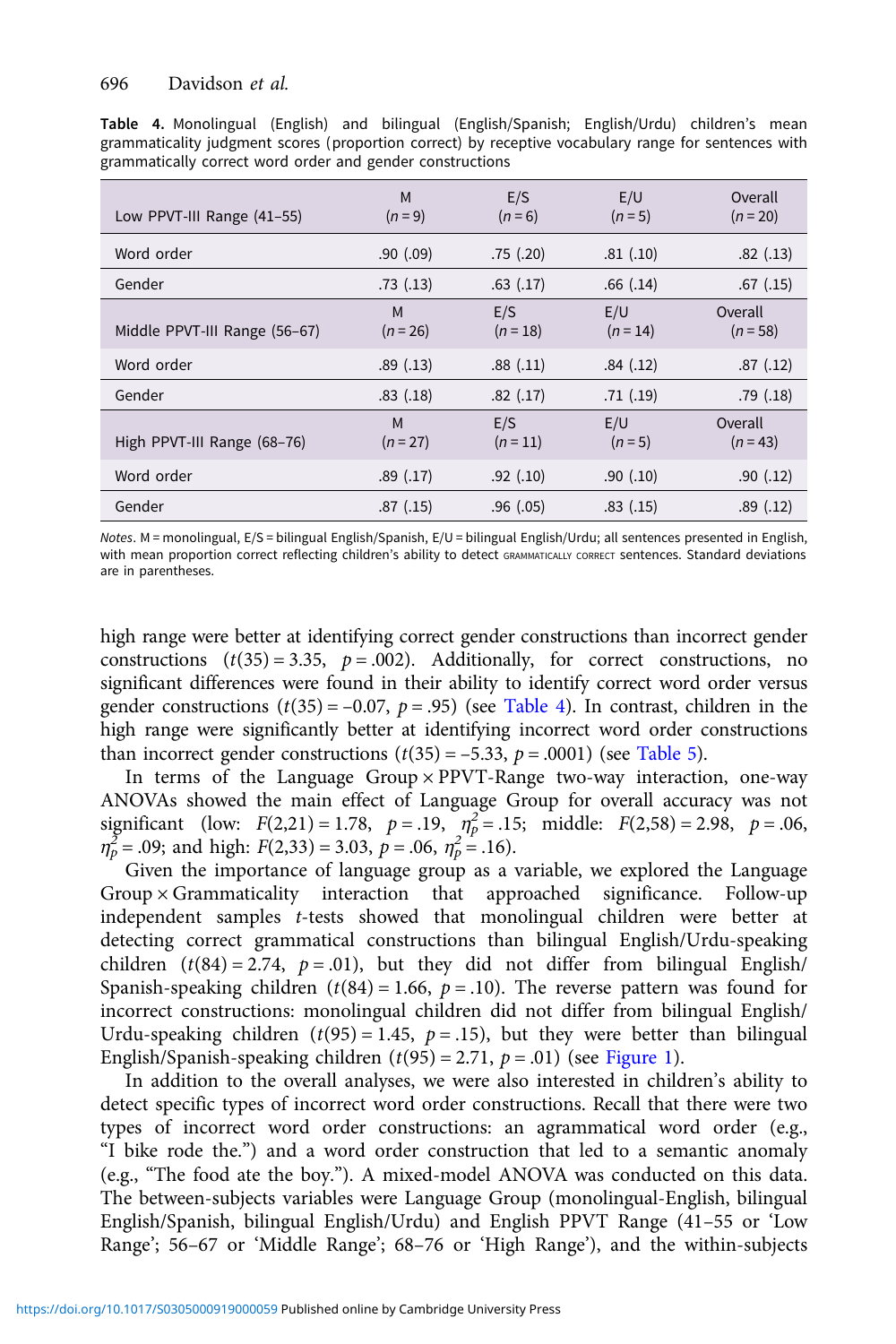<span id="page-15-0"></span>Table 5. Monolingual (English) and bilingual (English/Spanish; English/Urdu) children's mean grammaticality judgment scores (proportion correct) by receptive vocabulary range for sentences with grammatically incorrect word order and gender constructions

|                               | M               | E/S               | E/U               |            |
|-------------------------------|-----------------|-------------------|-------------------|------------|
| Low PPVT-III Range (41-55)    | $(n = 9)$       | $(n = 6)$         | $(n=5)$           | Mean total |
| Word order                    |                 |                   |                   |            |
| Agrammatical                  | .47(.37)        | .34(.25)          | .57(18)           | .46(.27)   |
| Asemantical                   | .40(.36)        | .53(.29)          | .69(.16)          | .54(.27)   |
| Gender                        |                 |                   |                   |            |
| Incorrect Agreement           | .44(.23)        | .39(.17)          | .50(.17)          | .44(.19)   |
| Ambiguous Agreement           | .42(34)         | .32(.12)          | .25(.20)          | .33(.22)   |
| Middle PPVT-III Range (56-67) | M<br>$(n = 26)$ | E/S<br>$(n = 18)$ | E/U<br>$(n = 14)$ | Mean total |
| Word order                    |                 |                   |                   |            |
| Agrammatical                  | .71(.33)        | .54(.36)          | .67(.31)          | .64(.33)   |
| Asemantical                   | .83(.28)        | .61(.41)          | .73(.33)          | .72(.34)   |
| Gender                        |                 |                   |                   |            |
| Incorrect Agreement           | .70(.33)        | $.63$ $(.30)$     | .61(.32)          | .65(.32)   |
| Ambiguous Agreement           | .50(.39)        | .31(.20)          | .29(.27)          | .37(.29)   |
| High PPVT-III Range (68-76)   | M<br>$(n = 27)$ | E/S<br>$(n = 11)$ | E/U<br>$(n = 5)$  | Mean total |
| Word order                    |                 |                   |                   |            |
| Agrammatical                  | .88(.17)        | .93(.10)          | $1.00$ $(.00)$    | .94(.09)   |
| Asemantical                   | .87(.17)        | .97(.08)          | .93(.12)          | .92(.12)   |
| Gender                        |                 |                   |                   |            |
| Incorrect agreement           | .81(.23)        | $1.00$ $(.00)$    | .89(.19)          | .90(.14)   |
| Ambiguous agreement           | .45(.31)        | .54(.25)          | $.67$ $(.29)$     | .55(.28)   |

Notes. M = monolingual, E/S = bilingual English/Spanish, E/U = bilingual English/Urdu; all sentences presented in English, with mean proportion correct reflecting children's ability to detect GRAMMATICALLY INCORRECT sentences. Standard deviations are in parentheses.

variable was type of incorrect word order construction (agrammatical, asemantical). The results of this analysis revealed a main effect of PPVT-Range  $(F(2,112) = 13.33,$  $p = .0001$ ,  $\eta_p^2 = .19$ ). Follow-up tests using Bonferroni correction revealed that children with higher PPVT scores were better at identifying the incorrect constructions than children with lower PPVT scores  $(t(58-95) > -2.83, p < .006)$ . Children in the high PPVT range were accurate in detecting incorrect word order constructions 90% of the time, whereas children in the middle range were accurate 70% of the time, and children in the low range were only accurate 49% of the time. A main effect of Word Order Structure approached significance  $(F(1,112) = 3.57, p = .06, \eta_p^2 = .03)$ : children identified asemantical constructions (i.e., constructions with a semantic anomaly) 75% of the time, whereas they identified agrammatical word order constructions only 68% of the time.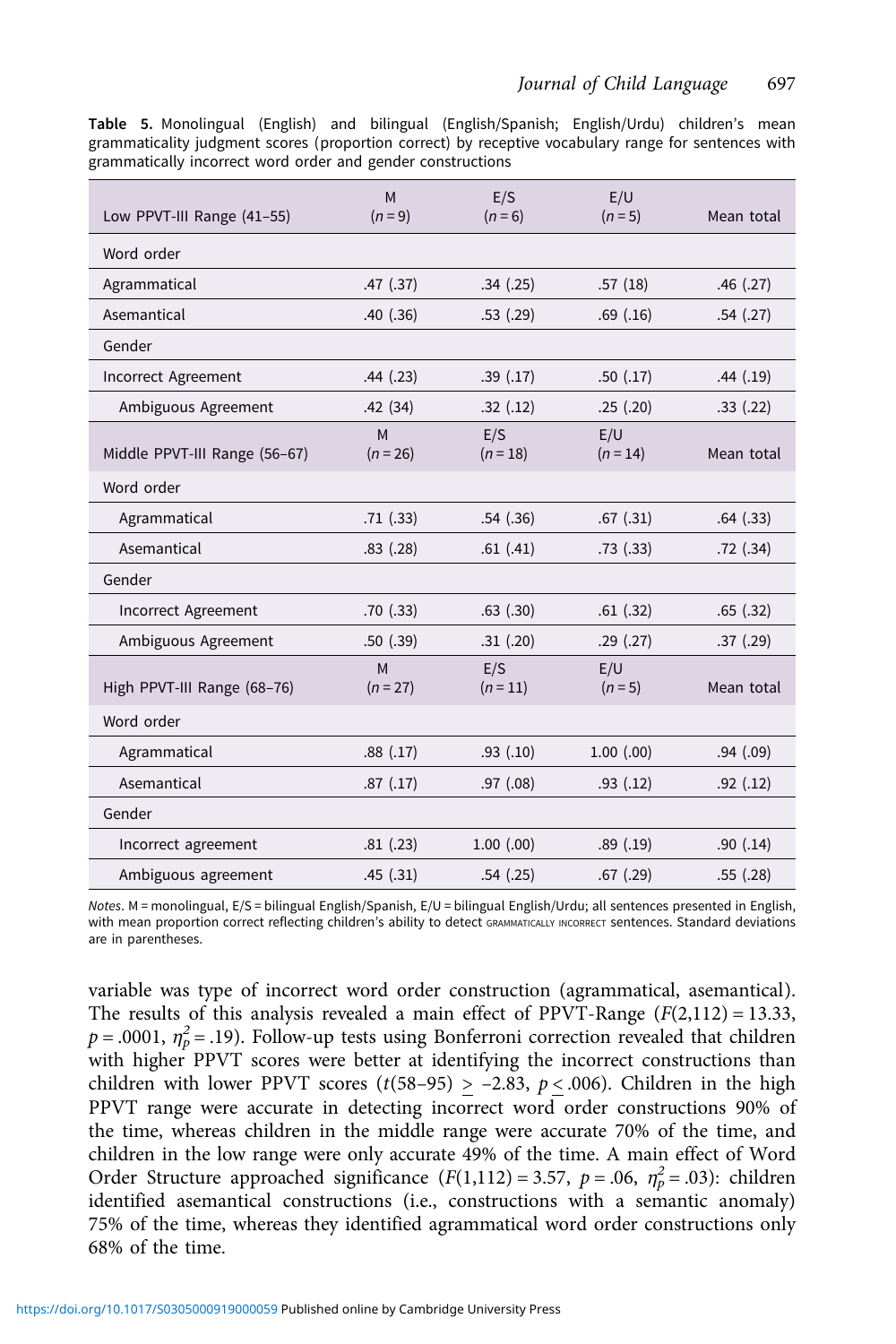<span id="page-16-0"></span>

Figure 1. Children's grammaticality judgment scores (proportion correct) by language group (Monolingual, Bilingual English/Urdu, Bilingual English/Spanish).

Additionally, we were interested in children's ability to detect gender constructions with incorrect agreement versus ambiguous agreement. A mixed-model ANOVA was conducted on this data. The between-subjects variables were Language Group (monolingual-English, bilingual English/Spanish, bilingual English/Urdu) and English PPVT Range (41–55 or 'Low Range'; 56–67 or 'Middle Range'; 68–76 or 'High Range'), and the within-subjects variable was type of incorrect Gender Representation Type (i.e., incorrect agreement, ambiguous agreement). The results of this analysis revealed a significant main effect of Gender Representation Type  $(F(1,112) = 60.62, p = .0001, \eta_p^2 = .35)$  and PPVT-Range  $(F(2,112) = 9.10, p = .0001,$  $\eta_p^2$  = .14), as well as a significant Gender Representation × PPVT-Range interaction  $(F(2,112) = 4.00, p = .02, \eta_p^2 = .07)$ . Follow-up independent samples *t*-tests with Bonferroni correction revealed that, as the PPVT range increased, children were better at identifying incorrect gender agreement constructions  $(t(58-95) > -3.21$ ,  $p < .002$ ). In contrast, no significant differences were found between PPVT ranges in terms of identifying ambiguous gender constructions  $(t(58-95) < -2.31, p > .03)$ .

#### Assessing predictors of syntactic awareness

Linear multiple regression analyses were conducted to determine how bilingual language group (English/Spanish, English/Urdu), receptive vocabulary in English (PPVT A), and receptive vocabulary in the heritage language (PPVT B) predicted bilingual children's performance on the grammaticality judgment test. Also examined was whether receptive vocabulary ability (PPVT A) predicted monolingual children's performance on the grammaticality judgment test. Because age and PPVT scores were correlated with each other, and therefore multicollinearity existed between them, we did not include age as a predictor in the model. More specifically, when running models with and without age, we found that the model with age accounted for less variance. In doing these analyses, we also explored the degree of multicollinearity using the variance inflation factor (VIF). Our VIF exceeded 4, which indicated problems with multicollinearity if the predictor age was left in the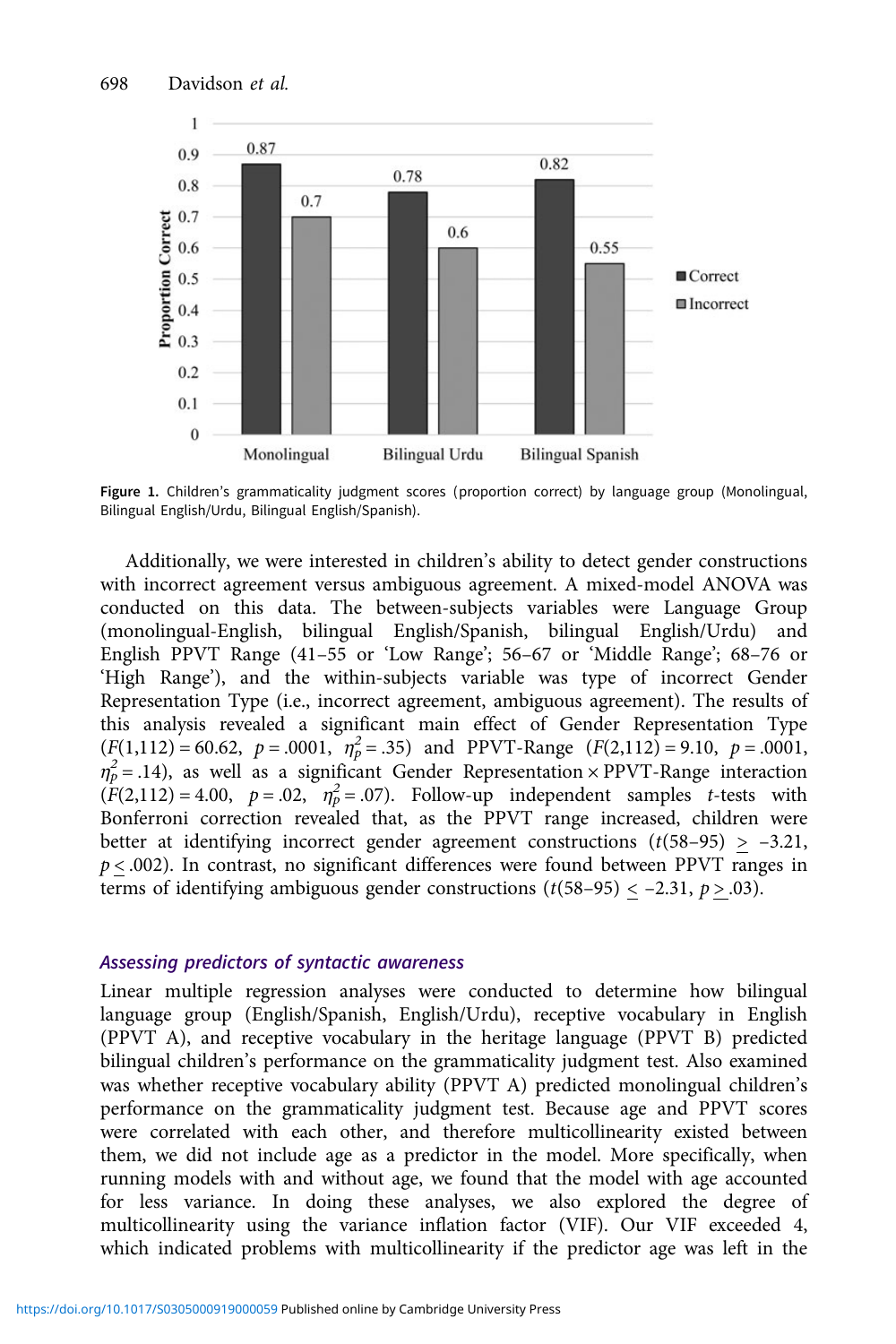equation. Finally, age was removed from the model because we used PPVT raw scores instead of standardized scores, the latter of which would have adjusted for age differences. We used raw scores because standardized scores are not available for the Urdu version of the PPVT.

#### Grammatically correct constructions

For bilinguals, the overall model (Language Group, PPVT A, PPVT B) accounted for a significant amount of variance in children's ability to identify correct word order  $(F(3,55) = 5.73, p = .002, R^2 = .24)$  and gender constructions  $(F(3,55) = 4.65, p = .006,$  $R^2 = .20$ ). For word order constructions, English receptive vocabulary (PPVT A) was the only significant predictor of bilingual children's ability to detect correct word order constructions  $(\beta = 0.42, t(54) = 3.47, p = .001)$ . Similarly, PPVT A was a significant predictor of children's ability to detect correct gender constructions ( $\beta$  = 0.42,  $t(54) = 3.47$ ,  $p = .001$ ). However, among monolingual children, PPVT A scores did not significantly predict their detection of grammatically correct word order  $(F(1,60) = 0.26, p = .61, R^2 = .004, \beta = -0.07)$  or gender constructions  $(F(1,60) = 2.02,$  $p = .16$ ,  $R^2 = .01$ ,  $\beta = 0.08$ ).

#### Grammatically incorrect constructions

Additional linear regression analyses were conducted on children's judgments of grammatically incorrect constructions. In bilingual children, the overall model, including language group, PPVT A, and PPVT B, accounted for a significant amount of variance in children's identification of incorrect gender constructions  $(F(3,55)$  = 3.70,  $p = .02$ ,  $R^2 = .17$ ). More specifically, PPVT A was a significant predictor of bilingual children's ability to identify incorrect gender constructions ( $\beta$  = 0.39, t  $(54) = 3.14$ ,  $p = .003$ ). Additionally, analyses on word order constructions revealed that the overall model approached significance  $(F(3,55) = 2.39, p = .08, R^2 = .12)$ . No other significant findings were seen for bilinguals. For monolinguals, PPVT A significantly predicted their detection of grammatically incorrect word order  $(F(1,60) = 12.20, p = .0001, R^2 = .18, \beta = 0.41)$ , but not incorrect gender constructions  $(F(1,60) = 0.37, p = .55, R^2 = .01, \beta = 0.08).$ 

#### Children's explanations of their answers

When we asked children to explain why a sentence was grammatically correct or incorrect, very few could offer a reasonable explanation. Most simply said, "… because you said it right" or "… because you said it wrong", but could not elaborate on their statements. Some of the children in the highest receptive vocabulary range (i.e., about 20% of all of the children in the highest range) were more likely to refer to grammatical knowledge in explaining their judgments than children in the middle or lower ranges. Most of the children, however, did not explain their judgments by referring to their grammatical knowledge, regardless of receptive vocabulary ability or language group.

# **Discussion**

The purpose of the present research was to examine monolingual (English) and bilingual (English/Spanish; English/Urdu) children's ability to detect grammatically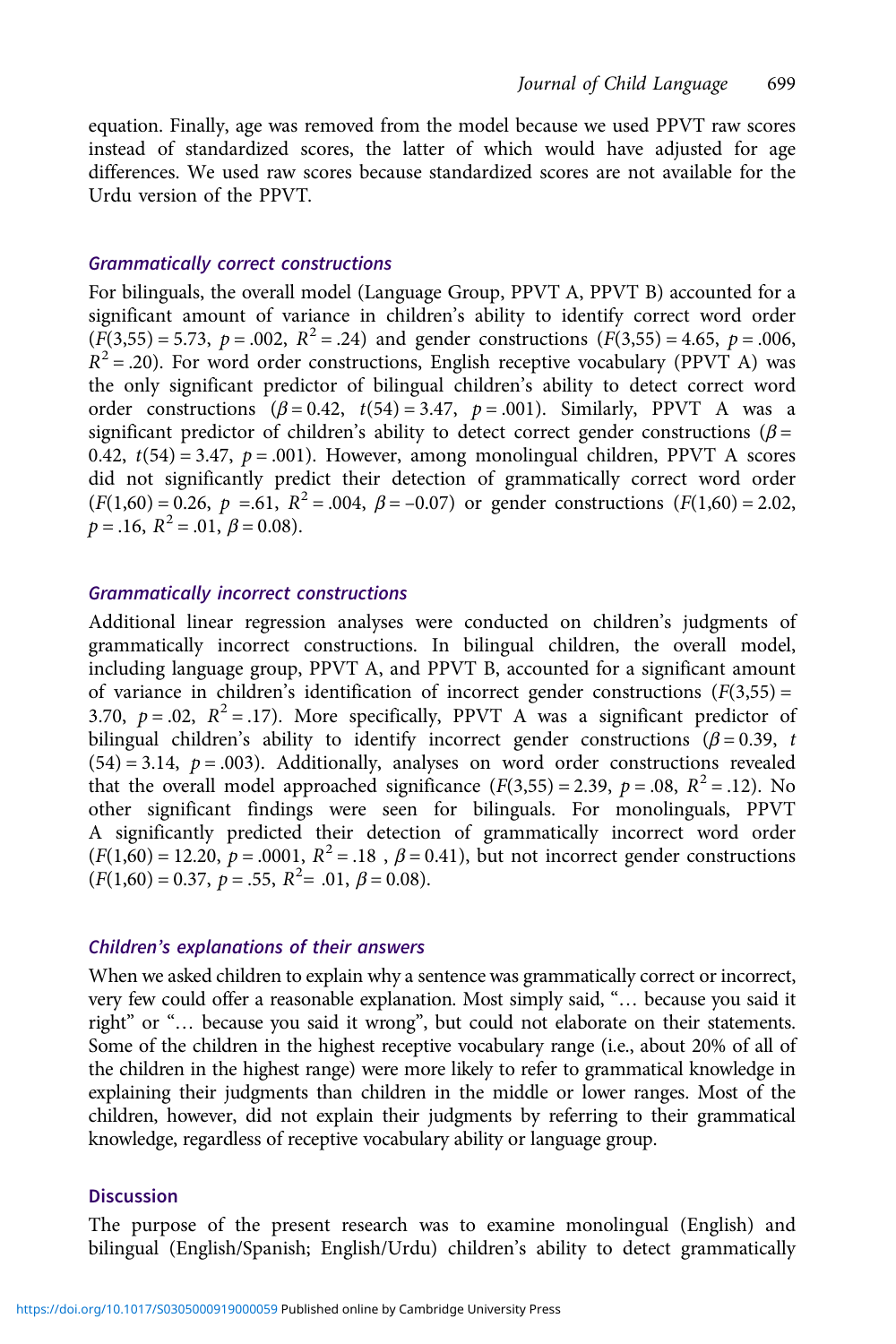correct and incorrect word order and gender constructions in English using a grammaticality judgment test. Understanding the early development of syntactic awareness, as measured by such tasks, is important because studies have documented positive relations between syntactic awareness and language and reading proficiency (e.g., Jia, Aaronson, & Wu, [2002](#page-23-0); Katz, [2004](#page-23-0); Mokhtari & Thompson, [2006](#page-23-0)). Past research, however, has shown inconsistent findings with regard to monolingual– bilingual differences on measures of syntactic awareness. Some studies have shown bilingual advantages (e.g., Bialystok, [2007](#page-21-0); Cromdal, [1999;](#page-22-0) Davidson et al., [2010\)](#page-22-0), whereas other studies have shown bilingual advantages for only certain groups of bilingual children (i.e., highly proficient bilinguals: Davidson et al., [2017](#page-22-0)). In contrast, additional studies have shown that bilingual children perform more poorly than monolingual children (e.g., Da Fontoura & Siegel, [1995;](#page-22-0) Lipka et al., [2005](#page-23-0)). A number of reasons have been postulated to explain these inconsistencies in findings, including the possibility that fewer monolingual–bilingual differences are found when bilingual children are tested in their dominant language and show sufficient levels of receptive vocabulary ability in that language (Davidson et al., [2010](#page-22-0), [2017\)](#page-22-0). The present study suggests that an even more complicated picture may exist.

In the current research, the grammaticality judgment test was administered in English because all bilingual children showed dominance in English (i.e., receptive vocabulary scores were better in English than in children's heritage language). This eliminated a potential confound seen in several past studies, or the comparison of monolingual and bilingual groups on a grammaticality judgment test in a language that bilingual children were not dominant in. However, across each of the language groups, receptive vocabulary scores in English (and in children's heritage language) were allowed to vary.

Therefore, our first research question concerned whether we would find differences between monolingual and bilingual children on the grammaticality judgement task, which was used as a measure of syntactic awareness. Additionally, we were interested in how receptive vocabulary range might interact with these findings. In terms of overall accuracy, few differences were found between the language groups. For example, although the language group × PPVT range interaction was significant, follow-up analyses revealed that the language groups did not differ in their overall accuracy on the grammaticality judgment task. These findings are in contrast to our first prediction suggesting that a bilingual advantage would be found, particularly in the highest receptive vocabulary range.

Instead, what we found was that bilingualism per se did not impact our results as much as receptive vocabulary range. That is, receptive vocabulary level interacted with performance across the language groups in a number of ways. First, in the low and middle PPVT ranges, all children were better at identifying correct and incorrect word order constructions than gender constructions. In contrast, in the high PPVT range, there was a significant interaction between grammaticality (correct versus incorrect) and language structure. Looking at the overall pattern, all children were more accurate at identifying word order constructions than gender constructions. However, in the highest PPVT range this difference was centered on incorrect constructions, as they were equally good at identifying correct word order and gender constructions.

These results suggest that, overall, children's ability to detect the grammaticality of gender constructions was more difficult than their ability to detect the grammaticality of word order constructions. It may be that word order violations are more central to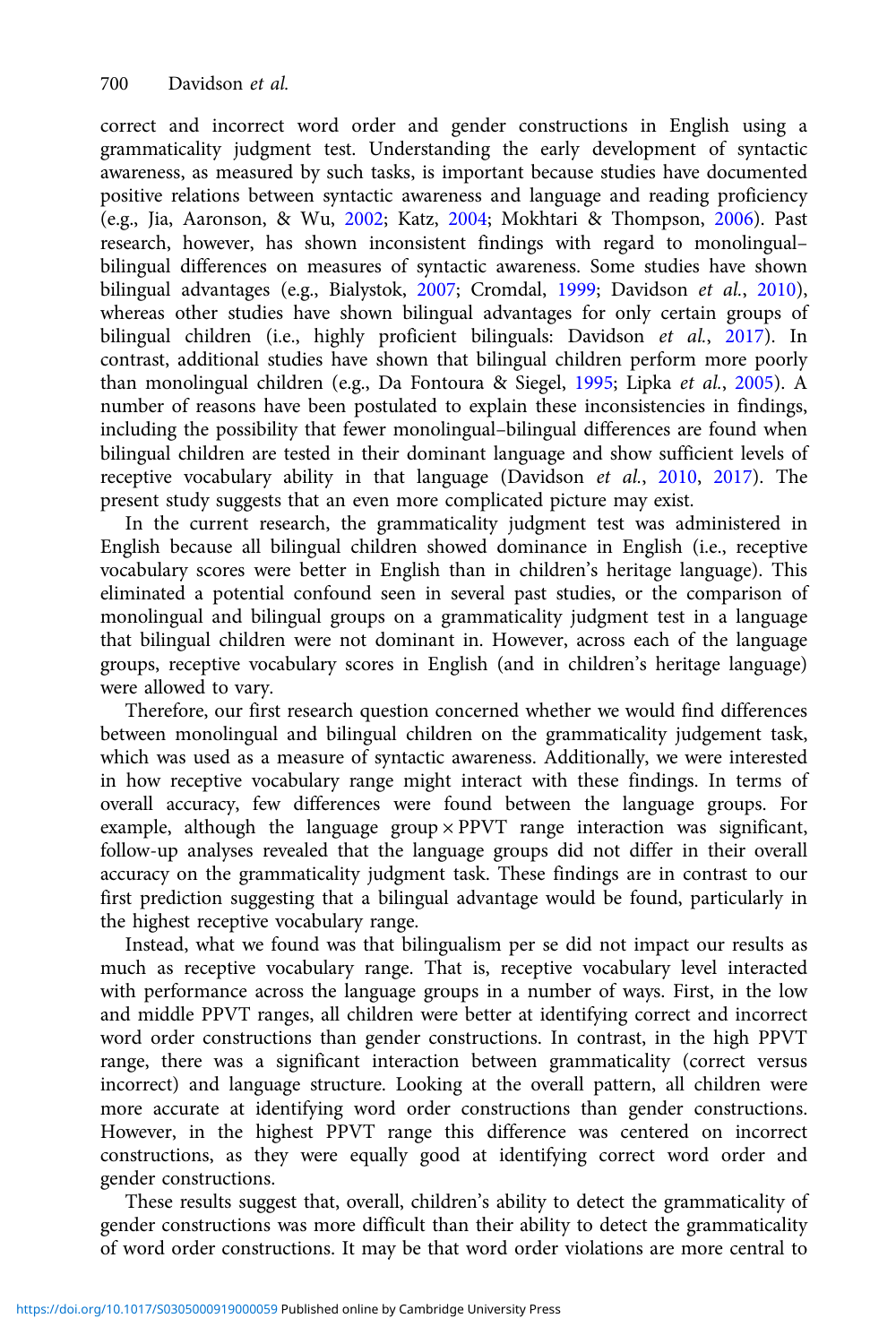syntactic awareness than violations of gender representation. This would be consistent with the distinction between episyntactic and metasyntactic judgments. As Gombert ([1992,](#page-22-0) [1999](#page-22-0)) and others (Tunmer & Grieve, [1984](#page-24-0)) have suggested, judgment of sentences as grammatical may be episyntactic in nature when that judgment is based simply on the dissonance of the utterance within the pragmatic or semantic context, rather than on conscious reflection about syntax per se. In other words, the children in our study may have been able to more readily detect grammatically correct and incorrect word order constructions simply because of the ease at which the information may have sounded dissonant to them. It may be that detecting the grammaticality of gender constructions requires more conscious reflection precisely because the word order in the sentence may be correct. As children become older, and their judgments become more metalinguistic in nature, these differences will be diminished. This would be an important question for future research.

Receptive vocabulary ability also impacted children's ability to correctly identify specific types of incorrect word order and gender constructions. Recall that we presented two types of grammatically incorrect word order and gender constructions. Word order constructions either could be incorrect by the misplacement of the subject, object, and verb (e.g., "He to school walked."), or could be incorrect because of a semantic anomaly (e.g., "The dinner ate the kid.") created by the word order in the sentence. Gender constructions could vary either by producing a violation in agreement (e.g., "She is a good boy.") or by producing an ambiguous gender representation (e.g., "The boy played with her friends."). In terms of word order constructions, children with higher receptive vocabulary scores were more accurate at identifying agrammatical and asemantical constructions compared to children with lower receptive vocabulary scores. In fact, at the highest receptive vocabulary range, children were accurate at detecting these incorrect word order constructions 90% of the time, whereas children at the lowest range were only accurate at detecting these incorrect word order constructions 49% of the time. The fact that we did not find differences between our language groups in detecting word order violations leading to a semantic anomaly is noteworthy as well. These results are consistent with studies that have shown that grammaticality judgment tasks with semantic anomalies, or tasks that require consistent engagement of the executive functioning system in order to detect that semantic anomaly, tend not to find a consistent bilingual advantage (see Barac & Bialystok, [2012,](#page-21-0) for a discussion).

In terms of gender constructions, children in the highest receptive vocabulary range were the only group that was better at detecting incorrect gender agreement. In contrast, no significant differences were found between receptive vocabulary ranges in terms of identifying ambiguous gender constructions. Overall, children were better at detecting incorrect gender agreement than ambiguous gender agreement, which is not surprising given that the children may not have been reflecting on the sentence itself, but instead were considering the potential context the ambiguous sentence might have been in. For example, "The girl played with his friends." could be a perfectly fine sentence if additional information had been provided that allowed the child to correctly co-index the antecedent with its ensuing pronoun. This provides evidence that, when judging the grammaticality of a sentence, children may infer information about the sentence that is not presented. As Gombert [\(1992,](#page-22-0) [1999\)](#page-22-0) suggests, when children move from an epilinguistic stage to a more metalinguistic one, they can focus their judgments on the sentence itself.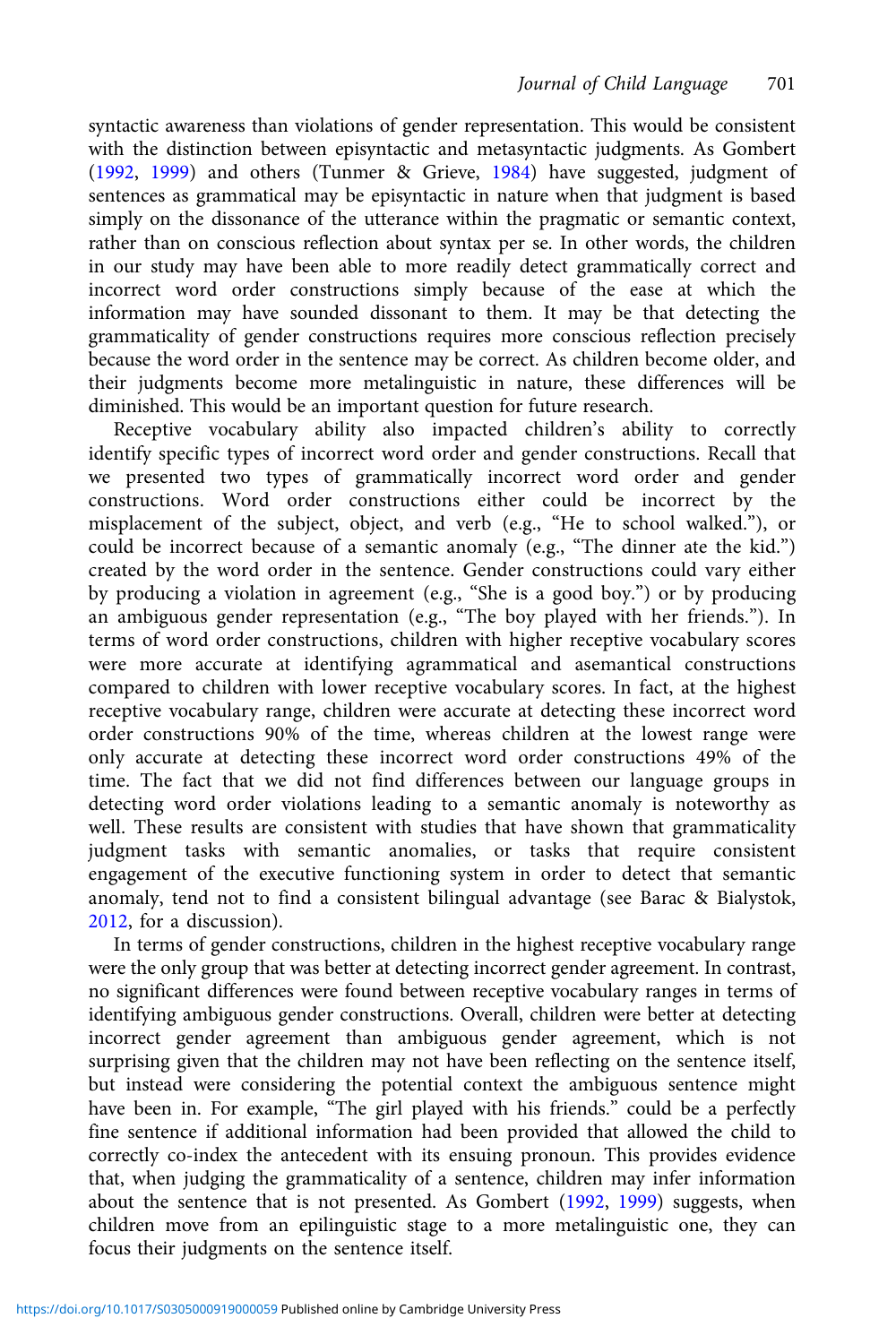The findings of our regression analyses lend partial support to the interplay between receptive vocabulary ability and syntactic awareness. For both groups of bilingual children, English receptive vocabulary abilities were a consistent predictor of grammaticality judgment test performance across grammatically correct and incorrect word order and gender constructions. However, receptive vocabulary ability in bilingual children's heritage language did not predict performance on the grammaticality judgment test, suggesting that the connection between receptive vocabulary ability and syntactic awareness ability may only exist within a language. In monolingual children, receptive vocabulary ability in English did not predict performance on correct grammatical constructions, but did predict the detection of grammatically incorrect word order constructions. These results suggest that receptive vocabulary ability in the language of testing may be more important for bilingual children than monolingual children.

In line with our last prediction, our findings indicate that, in general, children were more accurate in judging correct versus incorrect constructions. This pattern of performance is typical in syntactic awareness studies with young children and may be a consequence of the high levels of attentional control and knowledge analysis that are required by each form of syntactical construction (Davidson et al., [2010](#page-22-0); Simard et al., [2013](#page-23-0)). In particular, identifying grammatically incorrect sentences should require more of these skills. Finally, most of the monolingual and bilingual children in our study could not articulate why a statement was grammatically incorrect. This finding is in line with past research that has shown that prior to age seven or eight, young children struggle with explaining grammaticality judgments by referring to grammatical knowledge (Galambos & Goldin-Meadow, [1990](#page-22-0)). The fact that most of the children in our study were not able to explain their judgments using grammatical knowledge suggests that the children were more likely demonstrating epilinguistic than metalinguistic processing (Gaux & Gombert, [1999;](#page-22-0) Gombert, [1999\)](#page-22-0). With epilinguistic processes, detection of ungrammatical structures can happen if the child is confused by the dissonance of the sentence or when the child realizes that he or she does not understand the poorly formed utterance. However, once epilinguistic control is stable and efficient, metalinguistic awareness (i.e., the ability to consciously apply syntactic knowledge) becomes possible (see Gombert, [1999,](#page-22-0) for a discussion).

# Limitations and future directions

Although we believe our results are compelling, several limitations should be noted. First, greater numbers of bilingual children in the highest and lowest range of receptive vocabulary ability could not be found, which will need to be addressed in future research. It will also be important to assess syntactic awareness abilities in bilingual children who show language dominance in their heritage language. Second, our data cannot determine whether enhanced vocabulary leads to better syntactic awareness or vice versa, although we believe it is clear from our findings that receptive vocabulary abilities and syntactic awareness are closely connected. An additional limitation is that we were not able to assess how the structures of the languages, and in particular structural overlap, might affect children's syntactic awareness because we had so few language group differences. It may be that future studies that focus only on monolingual and bilingual children with strong receptive vocabulary abilities might be better able to uncover how similarities and differences between the languages affect these types of grammatical judgments. Additional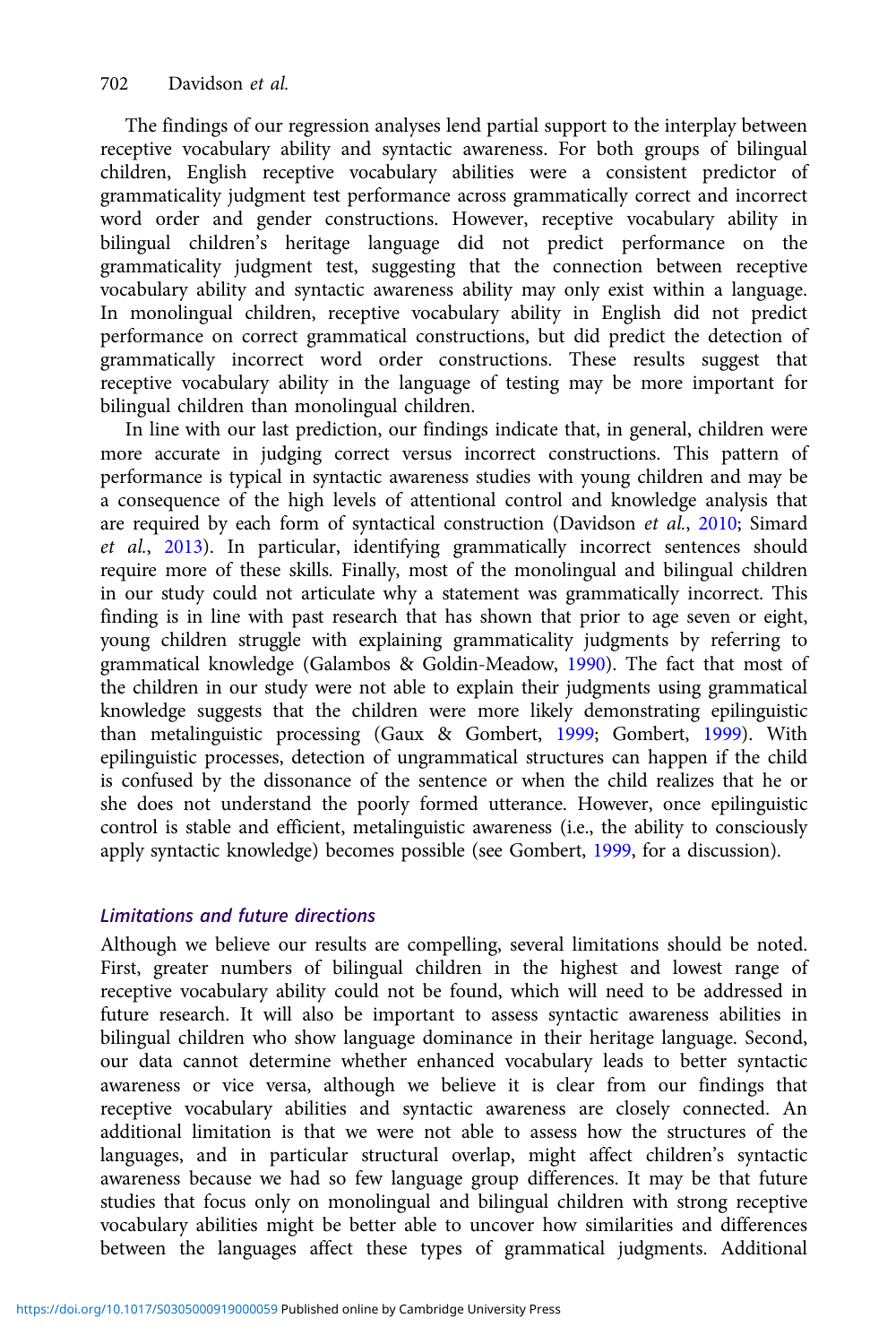<span id="page-21-0"></span>measures of language dominance may also be relevant for assessing language proficiency (i.e., differences in literacy skills such as reading and writing). Given the relatively young age of our children, and because reading and writing instruction had just begun for the children, we did not collect information about literacy. There is also the difficulty of measuring literacy abilities in languages where we do not have standardized proficiency measures (e.g., Urdu) readily available to us as researchers. Finally, input differences (i.e., exposure differences, cultural or extracurricular activities, etc.) may impact the development of children's syntactic awareness.

#### Conclusion

We believe that the present results add to a small, but growing body of literature suggesting that receptive language proficiency should be considered when examining monolingual– bilingual differences on syntactic awareness measures. This study also increases our understanding of the relation between receptive vocabulary and grammatical judgments in young monolingual and bilingual children. Our results provide evidence that greater vocabulary proficiency in a language may be associated with children's epilinguistic awareness and adds to research findings showing that greater vocabulary proficiency is often linked with more efficient lexical and syntactic processing (Marchman et al., [2010](#page-23-0)). This may have important educational implications in terms of the need for developing children's early receptive language abilities.

Acknowledgements. We wish to thank the children, parents, teachers, and staff involved in this project for their generous cooperation. We would also like to thank Younus Baig for his assistance with Urdu language examples. Portions of this research were presented at the biennial meeting for the Society for Research in Child Development, 2011.

# References

- Ahmed, T., & Alvi, S. (2002). English to Urdu machine translation system. Unpublished manuscript, University of Karachi, Pakistan.
- Bachman, L. (1990). Fundamental considerations in language testing. Oxford University Press.
- Bachman, L., & Palmer, A. (1996). Language testing in practice. Oxford University Press.
- Barac, R., & Bialystok, E. (2012). Bilingual effects on cognitive and linguistic development: role of language, cultural background, and education. Child Development, 83, 413–22.
- Bates, E., & Goodman, J. C. (1997). On the inseparability of grammar and the lexicon: evidence from acquisition, aphasia, and real-time processing. Language and Cognitive Processes, 12, 507–84.
- Bialystok, E. (1981). The role of conscious strategies in second language proficiency. Modern Language Journal, 65, 24–35.
- Bialystok, E. (1986). Factors in the growth of linguistic awareness. Child Development, 57, 498–510.
- Bialystok, E. (2001). Bilingualism in development: language, literacy & cognition. New York: Cambridge University Press.
- Bialystok, E. (2007). Cognitive effects of bilingualism: how linguistic experience leads to cognitive change. International Journal of Bilingual Education and Bilingualism, 10, 210–23.
- Bialystok, E., & Barac, R. (2013). Cognitive effects. In P. Li & F. Grosjean (Eds.), The psycholinguistics of bilingualism (pp. 193–213). Malden, MA: Wiley-Blackwell.
- Bialystok, E., Luk, G., Peets, K. F., & Yang, S. (2010). Receptive vocabulary differences in monolingual and bilingual children. Bilingualism: Language and Cognition, 13, 525–31.
- Cain, K. (2007). Syntactic awareness and reading ability: Is there any evidence for a special relationship? Applied Psycholinguistics, 28, 679–94.
- Carlisle, J. F. (2003). Morphology matters in learning to read: a commentary. Reading Psychology, 24, 291–322. Chomsky, N. (1995). The Minimalist Program. Cambridge, MA: MIT Press.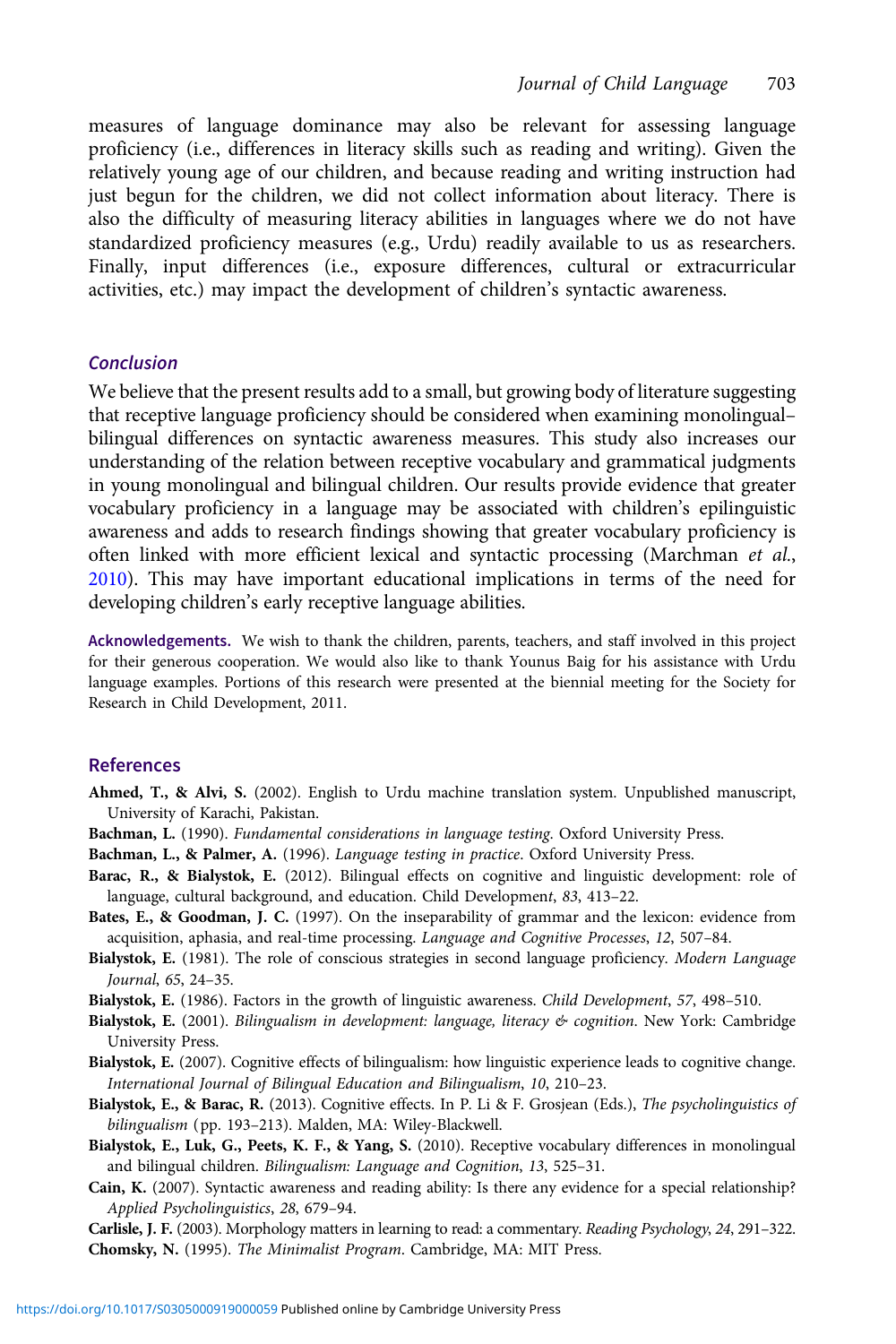- <span id="page-22-0"></span>Costa, A., Kovacic, D., Frank, J., & Caramazza, A. (2003). On the autonomy of the grammatical gender systems of the two languages of a bilingual. Bilingualism: Language and Cognition, 6, 181–200.
- Cromdal, J. (1999). Childhood bilingualism and metalinguistic skills: analysis and control in young Swedish–English bilinguals. Applied Psycholinguistics, 20, 1–20.
- Da Fontoura, H., & Siegel, L. (1995). Reading, syntactic, and working memory skills of bilingual Portuguese–English Canadian children. Reading and Writing: An Interdisciplinary Journal, 7, 139–53.
- Davidson, D., Raschke, V. R., & Pervez, J. (2010). Syntactic awareness in young monolingual and bilingual (Urdu–English) children. Cognitive Development, 25, 166–82.
- Davidson, D., & Tell, D. (2005). Monolingual and bilingual children's use of mutual exclusivity in naming whole objects. Journal of Experimental Child Psychology, 92, 25–45.
- Davidson, D., Vanegas, S. B., Hilvert, E., & Misiunaite, I. (2017)."I readed the book last week": the role of domininant language, receptive vocabulary and language structure on morphosyntactic awareness in monolingual and heritage language children. Bilingualism: Language and Cognition, 20, 1045–62.
- Dunn, L. M., & Dunn, L. M. (1997). Peabody Picture Vocabulary Test (3rd Edition). Circle Pines, MN: American Guidance Service.
- Dunn, L. M., Lugo, D. E., Padilla, E. R., & Dunn, L. M. (1986). Test de Vocabulario en Imágenes Peabody. Circle Pines, MN: American Guidance Service.
- Erichsen, G. (2012). About.com Spanish Language. Cognate. Retrieved from [<http://spanish.about.com/cs/](http://spanish.about.com/cs/vocabulary/g/cognategloss.htm) [vocabulary/g/cognategloss.htm](http://spanish.about.com/cs/vocabulary/g/cognategloss.htm)>.
- Foursha-Stevenson, C., & Nicoladis, E. (2011). Early emergence of syntactic awareness and cross-linguistic influence in bilingual children's judgments. International Journal of Bilingualism, 15, 521–34.
- Galambos, S. J., & Goldin-Meadow, S. (1990). The effects of learning two langauges on levels of metalinguistic awareness. Cognition, 34, 1–56.
- Galambos, S. J., & Hakuta, K. (1988). Subject-specific and task-specific characteristics of metalinguistic awareness in bilingual children. Applied Psycholinguistics, 9, 141–62.
- Gathercole, V. C. M., & Thomas, E. M. (2005). Minority language survival: input factors influencing the acquisition of Welsh. In J. Cohen, K. McAlister, K. Rolstad, & J. MacSwan (Eds.), ISB4: Proceedings of the 4th International Symposium on Bilingualism (pp. 852–874). Somerville, MA: Cascadilla Press.
- Gaux, C., & Gombert, J. E. (1999). Implicit and explicit syntactic knowledge and reading in pre-adolescents. British Journal of Developmental Psychology, 17, 169–88.
- Genesee, F., Nicoladis, E., & Paradis, J. (1995). Language differentiation in early bilingual development. Journal of Child Language, 22, 611–31.
- Gleitman, H., & Gleitman, L. R. (1979). Language use and language judgment. In C. J. Fillmore, D. Kempler, & W. S. Wang (Eds.), Individual differences in language ability and language behavior (pp. 103–26). New York: Academic Press.
- Gombert, J. (1992). Metalinguistic development. University of Chicago Press.
- Gombert, J. (1999). Metalinguistic development in first language acquisition. In L. Van Lier & D. Corson (Eds.), Encyclopedia of language and education (Vol. 6, pp. 43–51). Boston, MA: Kluwer Academic Publishers.
- Gombert, J. (2003). Implicit and explicit learning to read: implication as for subtypes of dyslexia. Current Psychology Letters: Behaviour, Brain & Cognition, 10. Retrieved from <[https://journals.openedition.org/](https://journals.openedition.org/cpl/202) [cpl/202>](https://journals.openedition.org/cpl/202).
- Goswami, U., Ziegler, J. C., & Richardson, U. (2005). The effects of spelling consistency on phonological awareness: a comparison of English and German. Journal of Experimental Child Psychology, 92, 345-65.
- Grosjean, F. (2013). Bilingualism: a short introduction. In F. Grosjean & L. Ping, The psycholinguistics of bilingualism (pp. 5–25). West Sussex: Wiley-Blackwell.
- Grosjean, F. (2015). Bicultural bilinguals. International Journal of Bilingualism, 19, 572–86.
- Grosjean, F., & Li, P. (2013). The psycholinguistics of bilingualism. West Sussex: Wiley-Blackwell.
- Guo, Y., Roehrig, A. D., & Williams, R. S. (2011). The relation of morphological awareness and syntactic awareness to adults' reading comprehension: Is vocabulary knowledge a mediating variable? Journal of Literacy Research, 43, 159–83.
- Hirsch-Pasek, K., Gleitman, L. R., & Gleitman, H. (1978). What did the brain say to the mind? A study of the detection and report of ambiguity by young children. In A. Sinclair, R. J. Jarvella, & W. J. M. Levelt (Eds.), The child's conception of language (pp. 97–132). New York: Springer.
- Jarvis, S., & Pavlenko, A. (2008). Crosslinguistic influence in language and cognition. New York: Routledge.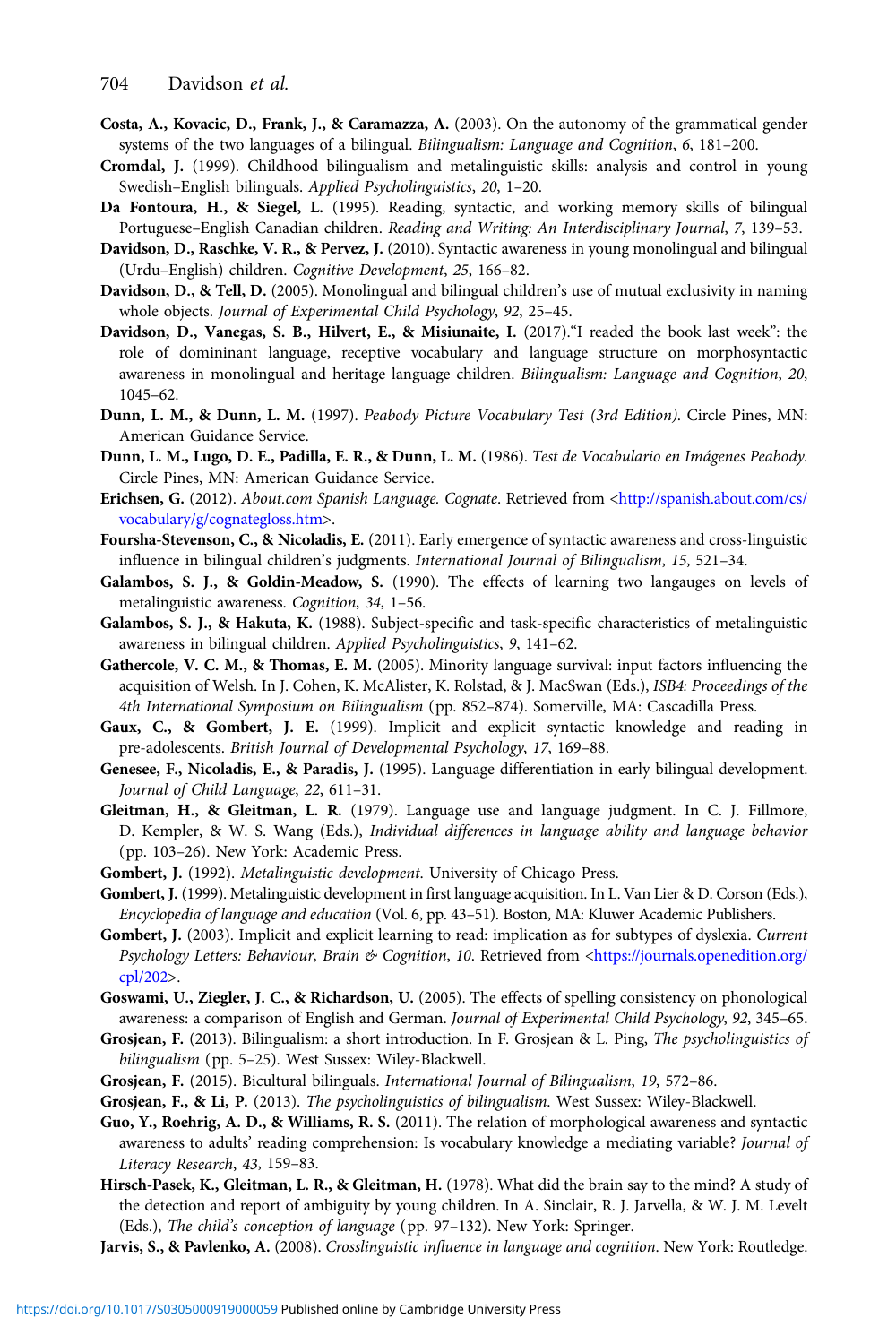- <span id="page-23-0"></span>Jia, G., Aaronson, D., & Wu, Y. H. (2002). Long-term language attainment of bilingual immigrants: predictive factors and language group differences. Applied Psycholinguistics, 23, 599–621.
- Jia, G., & Fuse, A. (2007). Acquisition of English grammatical morphology by native Mandarin-speaking children and adolescents: age-related differences. Journal of Speech, Language, and Hearing Research, 50, 1280–99.
- Katz, L. A. (2004). An investigation of the relationship of morphological awareness to reading comprehension in fourth and sixth grades (Unpublished doctoral dissertation). University of Michigan, Ann Arbor, MI.
- Kurinski, E., & Sera, M. D. (2011). Does learning Spanish grammatical gender change English-speaking adults' categorization of inanimate objects? Bilingualism: Language and Cognition, 14, 203–20.
- Leikin, M., Schwartz, M., & Share, D. L. (2010). General and specific benefits of bi-literate bilingualism: a Russian–Hebrew study of beginning literacy. Reading and Writing, 23, 269–92.
- Lipka, O., Siegel, L. S., & Vukovic, R. (2005). The literacy skills of English language learners in Canada. Learning Disabilities Research and Practice, 20, 30–49.
- Marchman, V. A., Fernald, A., & Hurtado, N. (2010). How vocabulary size in two languages relates to efficiency in spoken word recognition by young Spanish–English bilinguals. Journal of Child Language, 37, 817–40.
- McBride-Chang, C., Cho, J. R., Liu, H., Wagner, R K., Shu, H., Zhou, A., … & Muse, A. (2005). Changing models across cultures: associations of phonological awareness and morphological structure awareness with vocabulary and word recognition in second graders from Beijing, Hong Long, Korea, and the United States. Journal of Experimental Child Psychology, 92, 140–60.
- McGuinness, D. (2005). Language development and learning to read. Cambridge, MA: MIT Press.
- Mokhtari, K., & Thompson, B. (2006). How problems of reading fluency and comprehension are related to difficulties in syntactic awareness skills among fifth graders. Reading Research and Instruction, 46, 73–94.
- Moyle, M. J., Ellis Weismer, S., Lindstrom, M., & Evans, J. (2007). Longitudinal relationships between lexical and grammatical development in typical and late talking children. Journal of Speech, Language, and Hearing Research, 50, 508–28.
- Nagy, W. E. (2007). Metalinguistic awareness and the vocabulary-comprehension connection. In R. K. Wagner, A. E. Muse, & K. R. Tannenbaum (Eds.), Vocabulary acquisition: implications for reading comprehension (pp. 52–77). New York: Guilford Press.
- Nation, I. S. P. (2013). Learning vocabulary in another language (2nd ed.). Cambridge University Press.
- Nation, K., & Snowling, M. (2000). Factors influencing syntactic awareness skills in normal readers and poor comprehenders. Applied Psycholinguistics, 21, 229–41.
- Nicoladis, E. (2006). Cross-linguistic transfer in adjective–noun strings by preschool bilingual children. Bilingualism: Language and Cognition, 9, 15–32.
- Nunes, T., & Bryant, P. (Eds.) (2004). Handbook of children's literacy. Dordrecht: Kluwer Academic Publishers.
- Paradis, J. (2010). Bilingual children's acquisition of English verb morphology: effects of language exposure, structure complexity, and task type. Language Learning, 60, 651–80.
- Paradis, J., Nicoladis, E., Crago, M., & Genesee, F. (2011). Bilingual children's acquisition of the past tense: a usage-based approach. Journal of Child Language, 38, 554–78.
- Rainey, V. R., Davidson, D., & Li-Grining, C. (2016). Executive functions as predictors of syntactic awareness in English monolingual and English–Spanish bilingual language brokers and nonbrokers. Applied Psycholinguistics, 37, 963–95.
- Reder, F., Marec-Breton, N., Gombert, J. E., & Demont, E. (2013). Second-language learners' advantage in metalinguistic awareness: a question of languages' characteristics. British Journal of Educational Psychology, 83, 686–702.
- Ricciardelli, L. A. (1993). Two components of metalinguistic awareness: control of linguistic processing and analysis of linguistic knowledge. Applied Psycholinguistics, 14, 349–67.
- Schmidt, R. L. (2004). Urdu: an essential grammar. New York: Routledge.
- Simard, D., & Fortier, V. (2007). Metasyntactic ability development among submersion and French native elementary school children: investigation of task demand. In Z. Han (Ed.), Understanding second language processes (pp. 160–75). Clevedon: Multilingual Matters.
- Simard, D., Fortier, V., & Foucambert, D. (2013). Measuring the metasyntactic ability of Portuguese speaking children living in a French speaking environment. Bilingualism: Language and Cognition, 16, 19–31.